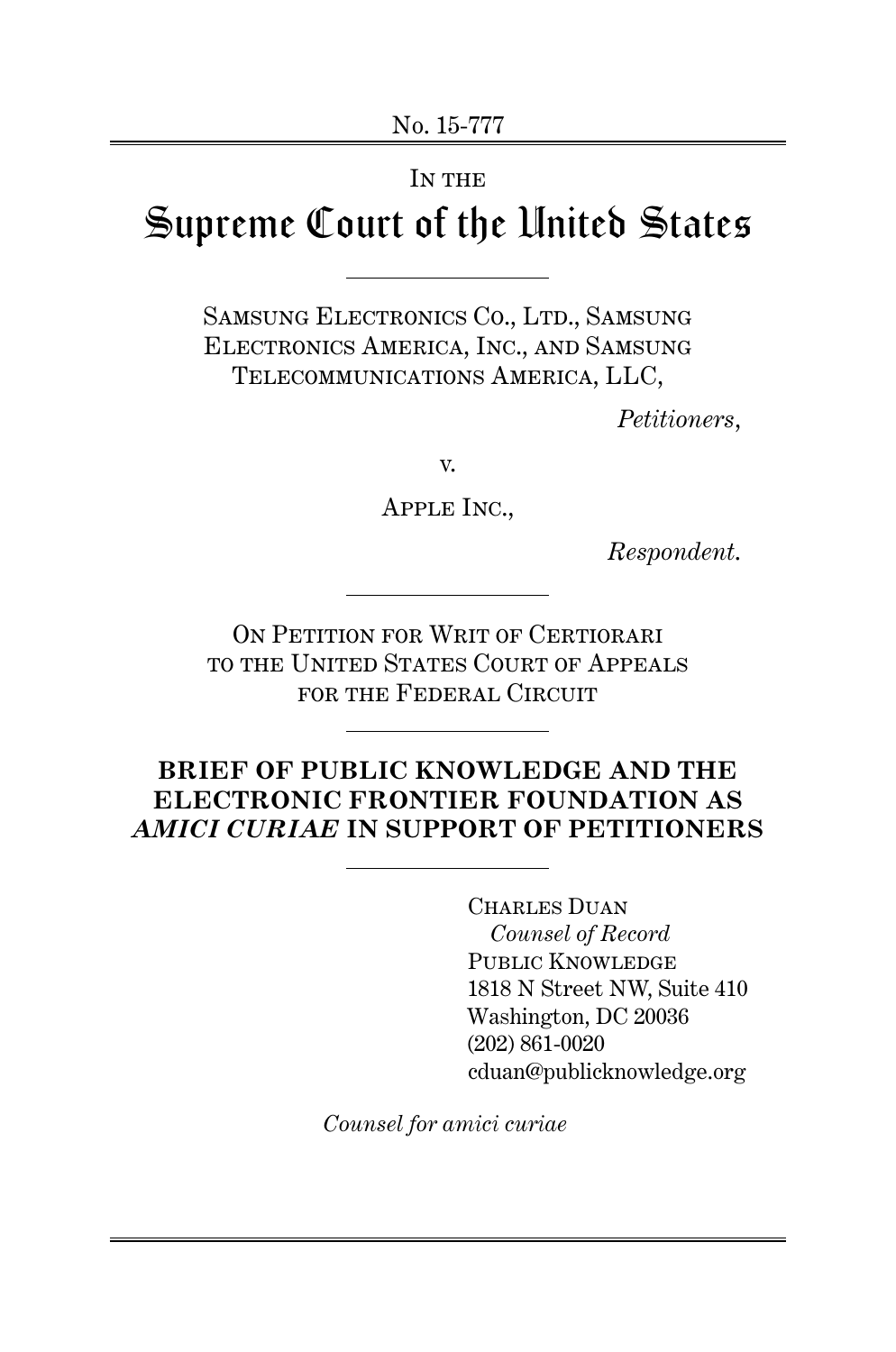## **TABLE OF CONTENTS**

|     |           | TABLE OF AUTHORITIES ii                                                                                                                                                                                          |          |
|-----|-----------|------------------------------------------------------------------------------------------------------------------------------------------------------------------------------------------------------------------|----------|
|     |           | INTEREST OF AMICI CURIAE  1                                                                                                                                                                                      |          |
|     |           | SUMMARY OF ARGUMENT $\ldots \ldots \ldots \ldots 2$                                                                                                                                                              |          |
|     |           | $\text{ARGUMENT}$ 4                                                                                                                                                                                              |          |
| I.  |           | The Federal Circuit's Reading of Section 289<br>Is a Serious Detriment to the Patent System 4<br>A. Awarding Total Profits on Any Design<br>Patent Infringement Grossly Unbalances                               |          |
|     | <b>B.</b> | Patent Rights 4<br>The Resulting Undue Power Given to<br>Patent Owners Will Likely Lead to a<br>Wave of Abusive Patent Litigation 7                                                                              |          |
| II. | А.        | This Court Should Grant Certiorari to Avoid<br>Serious Constitutional Doubts in the Interpre-<br>tation of Section 289 $\dots$<br>Excessively High Damages Awards Can<br>Violate the Fifth and Fourteenth Amend- | 10       |
|     | B.        | ments $\ldots$<br>A Total Profits Award, Irrespective of<br>Actual Harm, Potentially Violates These                                                                                                              | 11       |
|     | C.        | Due Process Principles<br>Alternative Interpretations of Section<br>289 Would Avoid These Constitutional<br>Doubts $\ldots$ $\ldots$ $\ldots$ $\ldots$                                                           | 14<br>17 |
|     |           |                                                                                                                                                                                                                  |          |
|     |           | $CONCLUSION \ldots \ldots \ldots \ldots \ldots \ldots$                                                                                                                                                           | 20       |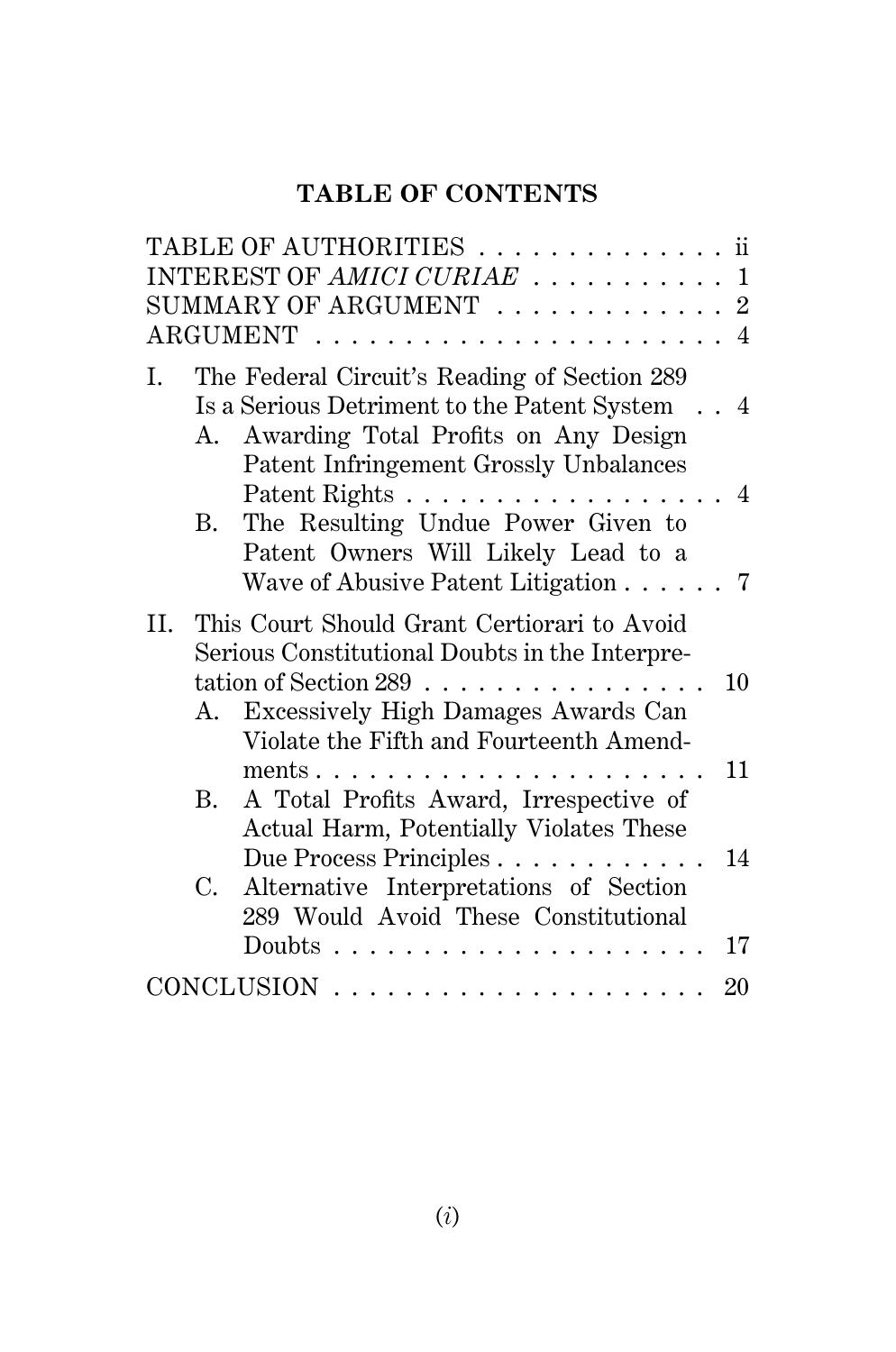## **TABLE OF AUTHORITIES**

## **Cases**

| Alice Corp. Pty. Ltd. v. CLS Bank International,<br>134 S. Ct. 2347 (2014)<br>1               |
|-----------------------------------------------------------------------------------------------|
| Apple Inc. v. Samsung Electronics Co.,<br>786 F.3d 983 (Fed. Cir. 2015)<br>18                 |
| Ashwander v. Tennessee Valley Authority,<br>297 U.S. 288 (1936)<br>18                         |
| <b>BMW</b> of North America v. Gore,<br>517 U.S. 559 (1996)<br>$12 - 17$                      |
| Catalina Lighting, Inc. v. Lamps Plus, Inc.,<br>295 F.3d 1277 (Fed. Cir. 2002)<br>6           |
| Commil USA, LLC v. Cisco Systems, Inc.,<br>135 S. Ct. 1920 (2015)<br>8                        |
| Cooper Industries, Inc.<br>v. Leatherman Tool Group, Inc.,<br>532 U.S. 424 (2001)<br>13, 15   |
| Crowell v. Benson,<br>285 U.S. 22 (1932)<br>18                                                |
| Deshaney v. Winnebago County Department of So-<br>cial Services,<br>489 U.S. 189 (1989)<br>11 |
| eBay Inc. v. MercExchange, LLC,<br>547 U.S. 388 (2006)<br>$7 - 8$                             |
| FDA v. Brown & Williamson Tobacco Corp.,<br>529 U.S. 120 (2000)<br>19                         |
|                                                                                               |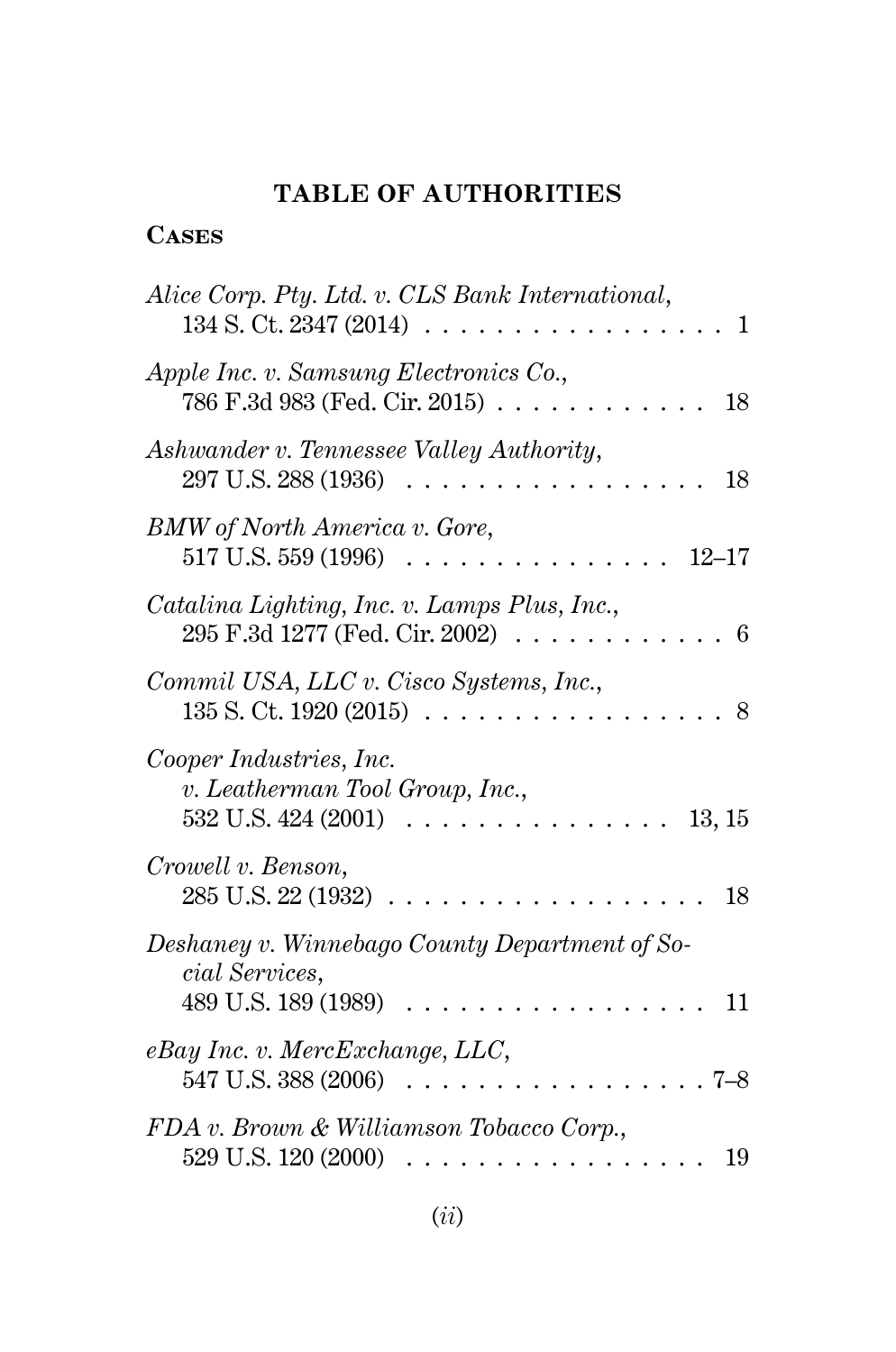## (*iii*)

| Forest Group, Inc. v. Bon Tool Co.,<br>590 F.3d 1295 (Fed. Cir. 2009)<br>10                          |
|------------------------------------------------------------------------------------------------------|
| Garretson v. Clark,<br>111 U.S. 120 (1884)<br>9                                                      |
| Hooper v. California,<br>155 U.S. 648 (1895)<br>18                                                   |
| <i>Immigration &amp; Naturalization Service v. St. Cyr.</i><br>533 U.S. 289 (2001)<br>18             |
| King v. Burwell,<br>135 S. Ct. 2480 (2015)<br>19                                                     |
| Motion Picture Patents Co.<br>v. Universal Film Manufacturing Co.,<br>243 U.S. 502 (1917)<br>4       |
| National Federation of Independent Businesses<br>$v.$ Sebelius ("NFIB"),<br>567 U.S. 1 (2012).<br>18 |
| Nautilus, Inc. v. Biosig Instruments, Inc.,<br>134 S. Ct. 2120 (2014)<br>1                           |
| Octane Fitness, LLC<br>v. Icon Health & Fitness, Inc.,<br>134 S. Ct. 1749 (2014)<br>1                |
| Philip Morris USA v. Williams,<br>549 U.S. 346 (2007)<br>$13 - 14$                                   |
| Quanta Computer, Inc. v. LG Electronics, Inc.,<br>553 U.S. 617 (2008)                                |
| Reno v. Flores,<br>507 U.S. 292 (1993)<br>11                                                         |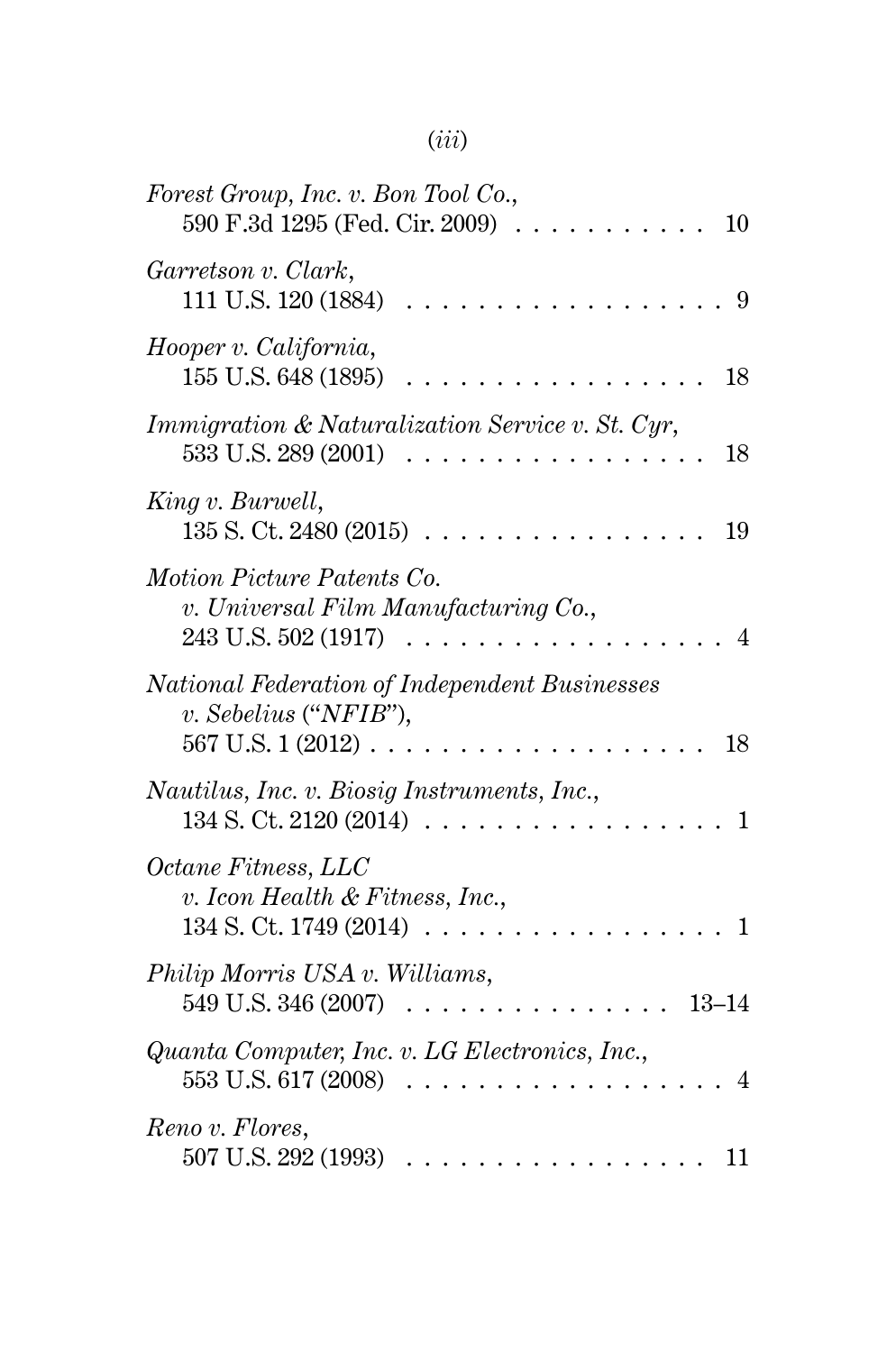| Seaboard Air Line Railway v. Seegers,<br>207 U.S. 73 (1907)<br>12                                                  |
|--------------------------------------------------------------------------------------------------------------------|
| Southwestern Telephone & Telegraph Co.<br>v. Danaher,<br>238 U.S. 482 (1915)<br>12, 15                             |
| St. Louis, Iron Mountain & Southern Railway Co.<br>v. Williams,<br>251 U.S. 63 (1919)<br>$11 - 12$                 |
| State Farm Mutual Automobile Insurance Co.<br>v. Campbell,<br>538 U.S. 408 (2003)<br>13, 15                        |
| State Street Bank & Trust Co.<br>v. Signature Financial Group, Inc.,<br>149 F.3d 1368 (Fed. Cir. 1998)<br>$9 - 10$ |
| TXO Production Corp.<br>v. Alliance Resources Corp.,<br>$12 - 13$<br>509 U.S. 443 (1993)                           |
| United States v. Bajakajian,<br>524 U.S. 321 (1998)<br>13                                                          |
| VirnetX, Inc. v. Cisco Systems, Inc.,<br>767 F.3d 1308 (Fed. Cir. 2014)<br>9                                       |
| Waters-Pierce Oil Co. v. Texas,<br>212 U.S. 86 (1909)<br>$11-12, 15$                                               |
|                                                                                                                    |

## **Constitutional Provisions**

| U.S. Const. amend. $14 \ldots \ldots \ldots \ldots \ldots 11-12, 14$ |  |  |  |  |  |  |  |  |  |
|----------------------------------------------------------------------|--|--|--|--|--|--|--|--|--|
| U.S. Const. amend. $5 \ldots \ldots \ldots \ldots \ldots 11, 14$     |  |  |  |  |  |  |  |  |  |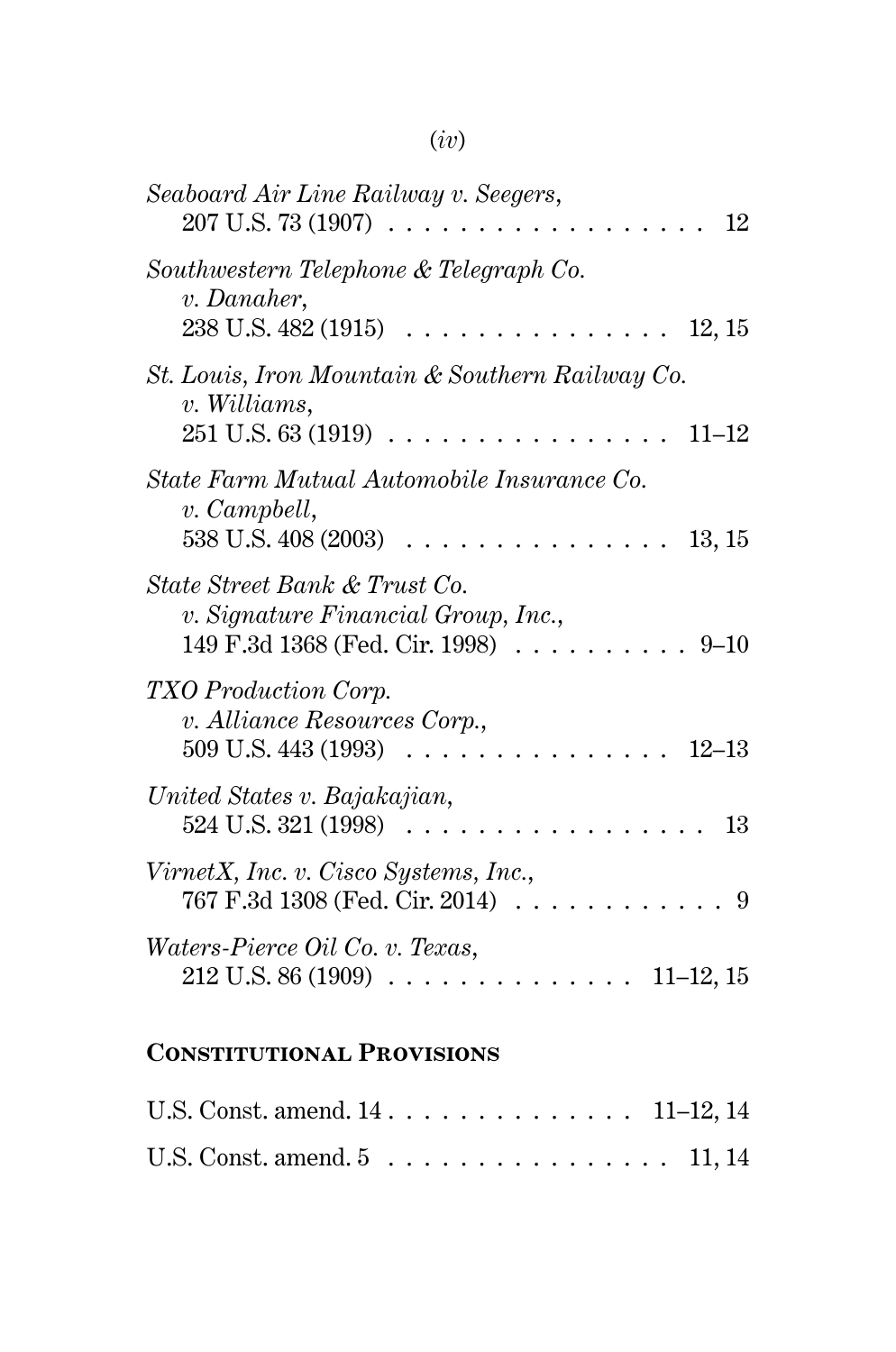## (*v*)

## **STATUTES**

| $35 \text{ U.S.C.} \$ $289 \ldots \ldots \ldots \ldots \ldots \ldots \quad 2-4, 6-7, 14-19$ |  |
|---------------------------------------------------------------------------------------------|--|
|                                                                                             |  |
| Restatement (Second) of Torts § 903, at 453–54                                              |  |
|                                                                                             |  |

## **Other Sources**

| James Bessen & Michael J. Meurer, <i>Patent Failure</i><br>$(2008)$<br>. . 9                                                                                                                                                                |
|---------------------------------------------------------------------------------------------------------------------------------------------------------------------------------------------------------------------------------------------|
| Brief Amici Curiae of 27 Law Professors in Sup-<br>port of Appellant Samsung, Apple Inc. v. Samsung<br><i>Elecs. Co.</i> , 786 F.3d 983 (Fed. Cir. May 29, 2014)<br>$(Nos. 14-1335, -1368) \ldots \ldots \ldots \ldots \ldots \ldots 18-19$ |
| Complaint, Microsoft Corp. v. Corel Corp., No. 3:15-<br>cv-5836 (N.D. Cal. Dec. 18, 2015) $\ldots \ldots \ldots \ldots 5$                                                                                                                   |
| Dennis D. Crouch, A Trademark Justification for<br>Design Patent Rights (Univ. of Mo. Sch. of Law,<br>Research Paper No. 2010-17, Aug. 10, 2010), http://                                                                                   |
| William F. Lee & A. Douglas Melamed, Breaking<br>the Vicious Cycle of Patent Damages, 101 Cor-<br>nell L. Rev. (forthcoming 2016), http://ssrn.com/<br>abstract=2577462 5–6, 8                                                              |
| Mark A. Lemley, A Rational System of Design<br><i>Patent Remedies, 17 Stan. Tech. L. Rev. 219 (2013). . 6</i>                                                                                                                               |
| Josh Lerner, The Litigation of Financial Innova-<br><i>tions</i> , 53 J.L. & Econ. 807 (2010)<br>10                                                                                                                                         |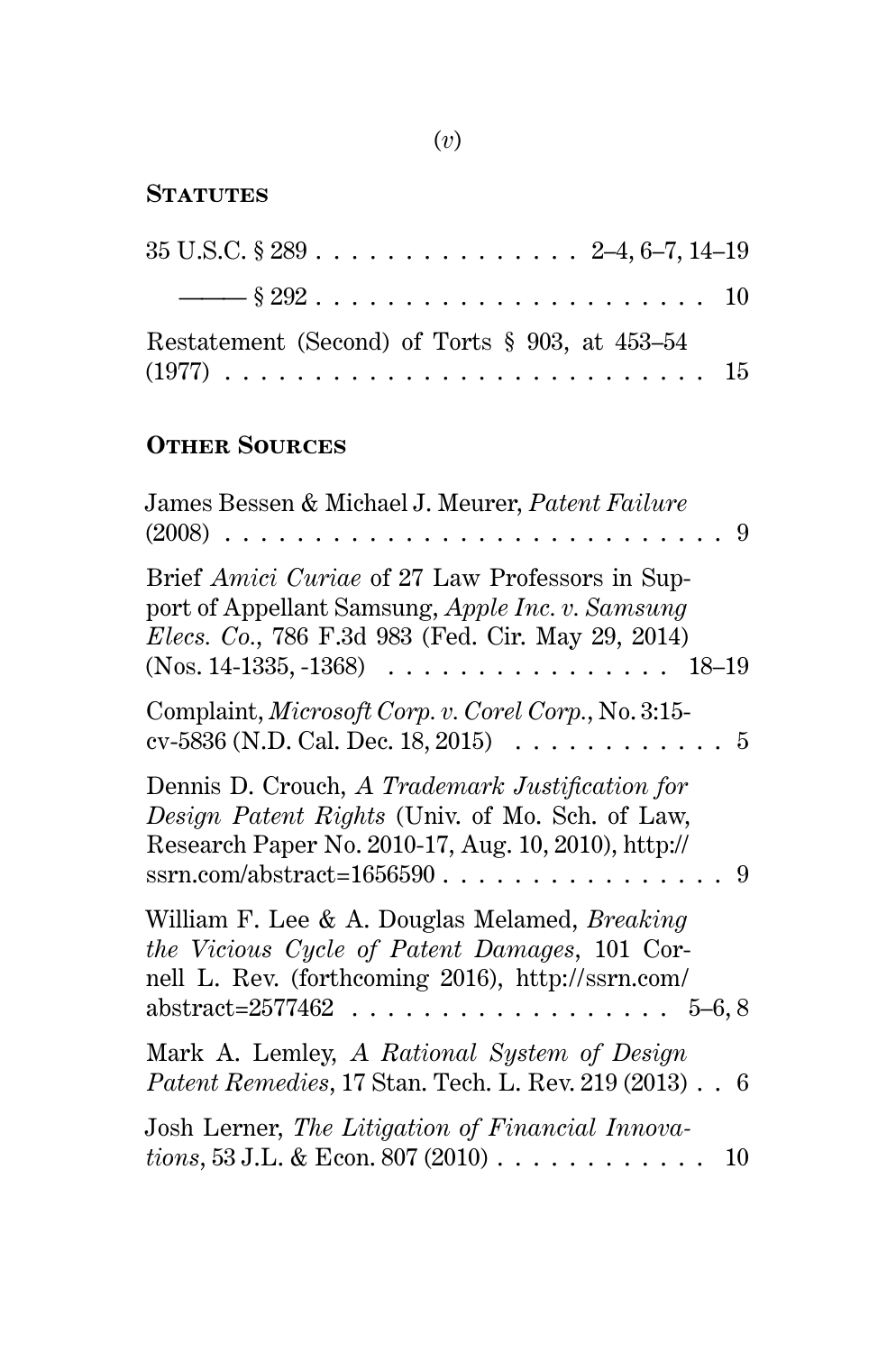| Dan Levine, Jury Didn't Want to Let Sam-<br>sung Off Easy in Apple Trial, Reuters (Aug.<br>25, 2012), http://www.reuters.com/article/apple-<br>samsung-juror-idUSL2E8JP2A820120825.<br>16                  |
|------------------------------------------------------------------------------------------------------------------------------------------------------------------------------------------------------------|
| Giuseppe Macri, Patent Trolls Are Already Abus-<br>ing the Apple v. Samsung Ruling, Inside Sources<br>(Oct. 1, 2015), http://www.insidesources.com/<br>patent-trolls-are-already-abusing-the-apple-v-<br>8 |
| Jed S. Rakoff, <i>Brace Lecture: Copyright Damages:</i><br>A View from the Bench, 62 J. Copyright Soc'y 377<br>16<br>$(2015)$                                                                              |
| Perry J. Saidman, The Crisis in the Law of Designs,<br>89 J. Pat. & Trademark Off. Soc'y 301 (2007)<br>.8                                                                                                  |
| Pamela Samuelson & Tara Wheatland, Statutory<br>Damages in Copyright Law: A Remedy in Need of<br><i>Reform</i> , 51 Wm. & Mary L. Rev. 439 (2009) 15-16                                                    |
| Sheila B. Scheuerman, Due Process Forgotten: The<br>Problem of Statutory Damages and Class Actions,<br>74 Mo. L. Rev. 103 (2009)<br>.<br>12                                                                |
| U.S. Patent No. D554,140 (issued Oct. 20, 2007)<br>$\overline{5}$                                                                                                                                          |
| U.S. Patent No. D706,791 (issued June 11, 2014)<br>5<br>$\ddots$                                                                                                                                           |
| U.S. Patent No. D741,316 (issued Oct. 20, 2015)<br>$\overline{5}$                                                                                                                                          |
| Brian T. Yeh, Cong. Research Serv., False Patent<br>Marking: Litigation and Legislation (2010), avail-<br>able at https://www.fas.org/sgp/crs/misc/R41418.<br>10                                           |
|                                                                                                                                                                                                            |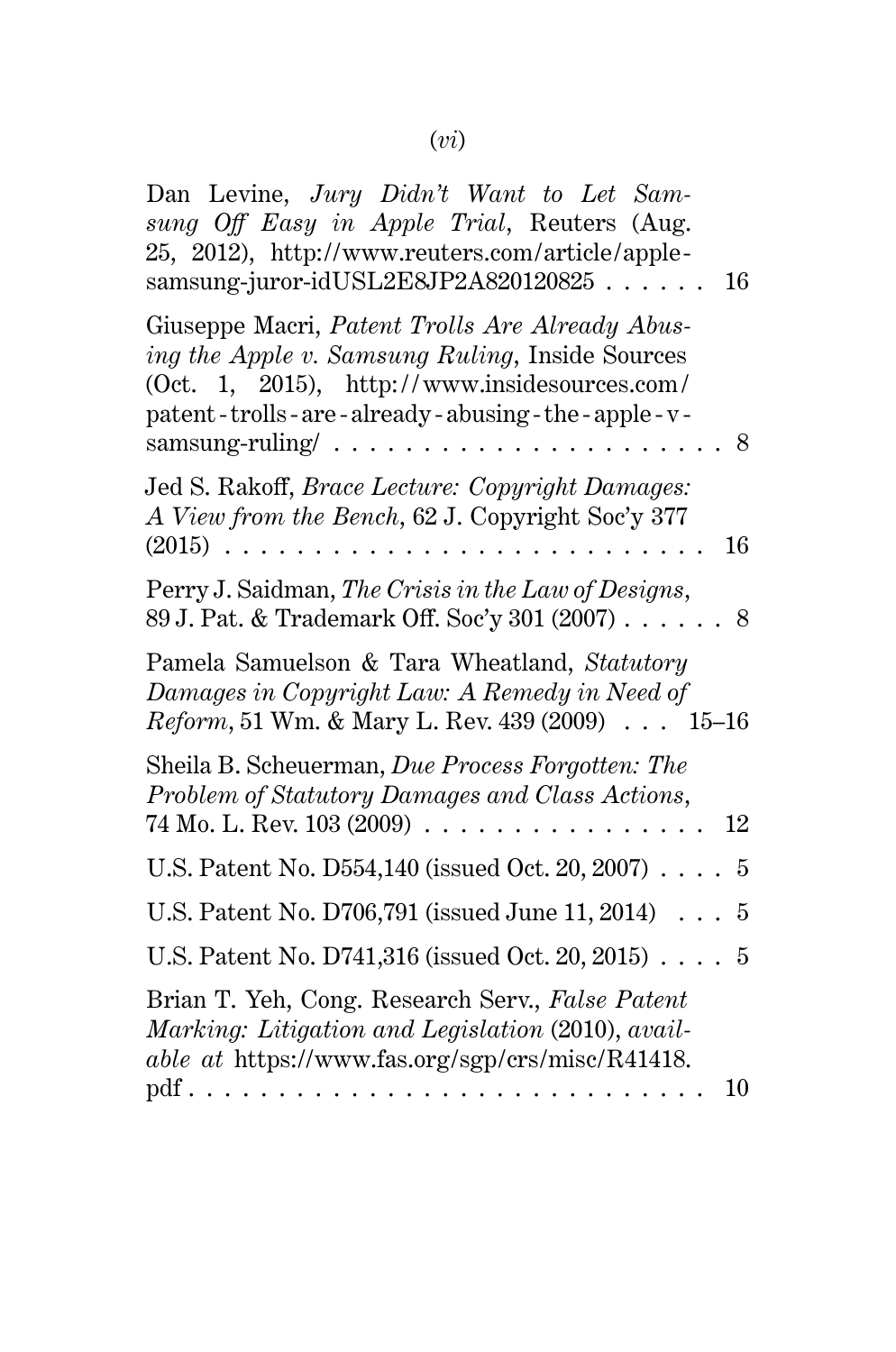#### **INTEREST OF** *AMICI CURIAE*

Public Knowledge<sup>1</sup> is a non-profit organization that is dedicated to preserving the openness of the Internet and the public's access to knowledge, promoting creativity through balanced intellectual property rights, and upholding and protecting the rights of consumers to use innovative technology lawfully. Public Knowledge advocates on behalf of the public interest for a balanced patent system, particularly with respect to new and emerging technologies.

The Electronic Frontier Foundation ("EFF") is a nonprofit civil liberties organization that has worked for over 25 years to protect consumer interests, innovation, and free expression in the digital world. EFF and its more than 26,000 dues-paying members have a strong interest in helping the courts ensure that intellectual property law serves the public interest.

Public Knowledge and the Electronic Frontier Foundation have previously served as *amici* in patent cases. *E.g., Alice Corp. Pty. Ltd. v. CLS Bank Int'l*, 134 S. Ct. 2347 (2014); *Nautilus, Inc. v. Biosig Instruments, Inc.*, 134 S. Ct. 2120 (2014); *Octane Fitness, LLC v. Icon Health & Fitness, Inc.*, 134 S. Ct. 1749 (2014).

<sup>1</sup>Pursuant to Supreme Court Rule 37.2(a), all parties recieved appropriate notice of the filing of this brief. Respondent consented to the filing of this brief; Petitioners provided blanket consent for filing. Pursuant to Rule 37.6, no counsel for a party authored this brief in whole or in part, and no counsel or party made a monetary contribution intended to fund the preparation or submission of the brief. No person or entity, other than *amici*, their members, or their counsel, made a monetary contribution to the preparation or submission of this brief.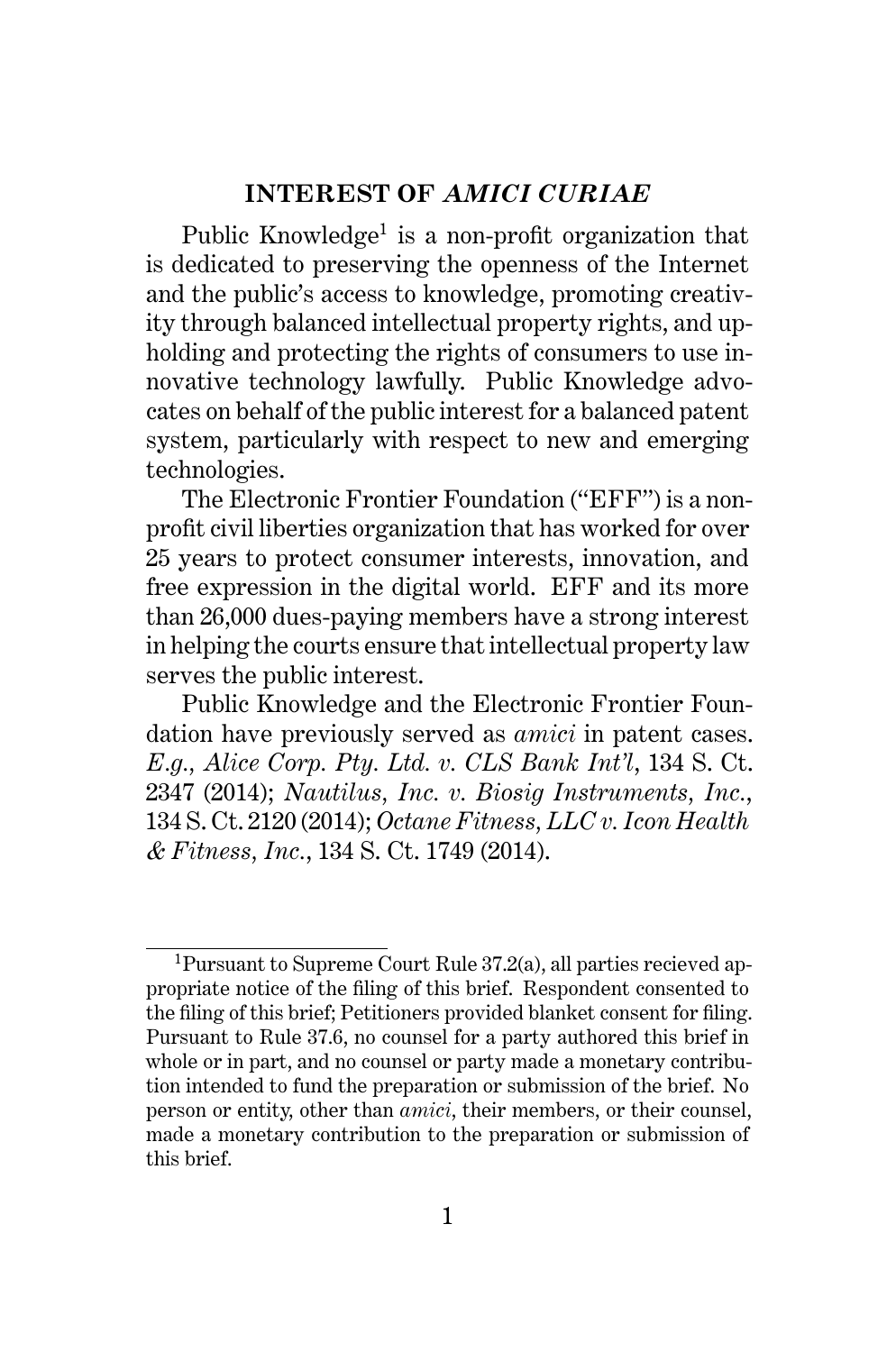#### **SUMMARY OF ARGUMENT**

It is virtually a tautology of the common law that compensatory damages must bear relation to compensation; indeed any civil award in law or equity must measure to the harm caused or wrongdoing done. Yet in this case the Court of Appeals rigidly interpreted a statute of patent law to *require* courts to award damages in a manner that can easily and often be grossly excessive compared to the relevant injury. The Court of Appeals read 35 U.S.C. § 289 such that upon infringement of a design patent regardless of how small the patented contribution may be or how little damage the infringement may have caused the patentee "shall" be awarded the total profits on the infringing product.

This rule constructed by the Federal Circuit is extraordinarily concerning and warrants this Court's review. Design patents can be drawn to even the most insignificant and basic components of large, complex products, and the actual value of such patents is minimal at best. But even a patent relevant to 1% of a product, under the Federal Circuit's announced rule, receives 100% of the profits on that product. The potential disparity between patent value and total profits would likely discourage many innovators from entering markets, cutting directly against the very purpose of patents as promoters of innovation.

Indeed, it would be entirely unsurprising if the Federal Circuit's damages rule spawned a new generation of abusive patent litigation. Several historical examples of different patent doctrines, such as business method patentability and false marking, exhibit a common pattern: the Federal Circuit establishes a new rule of patent law, and clever parties quickly construct an industry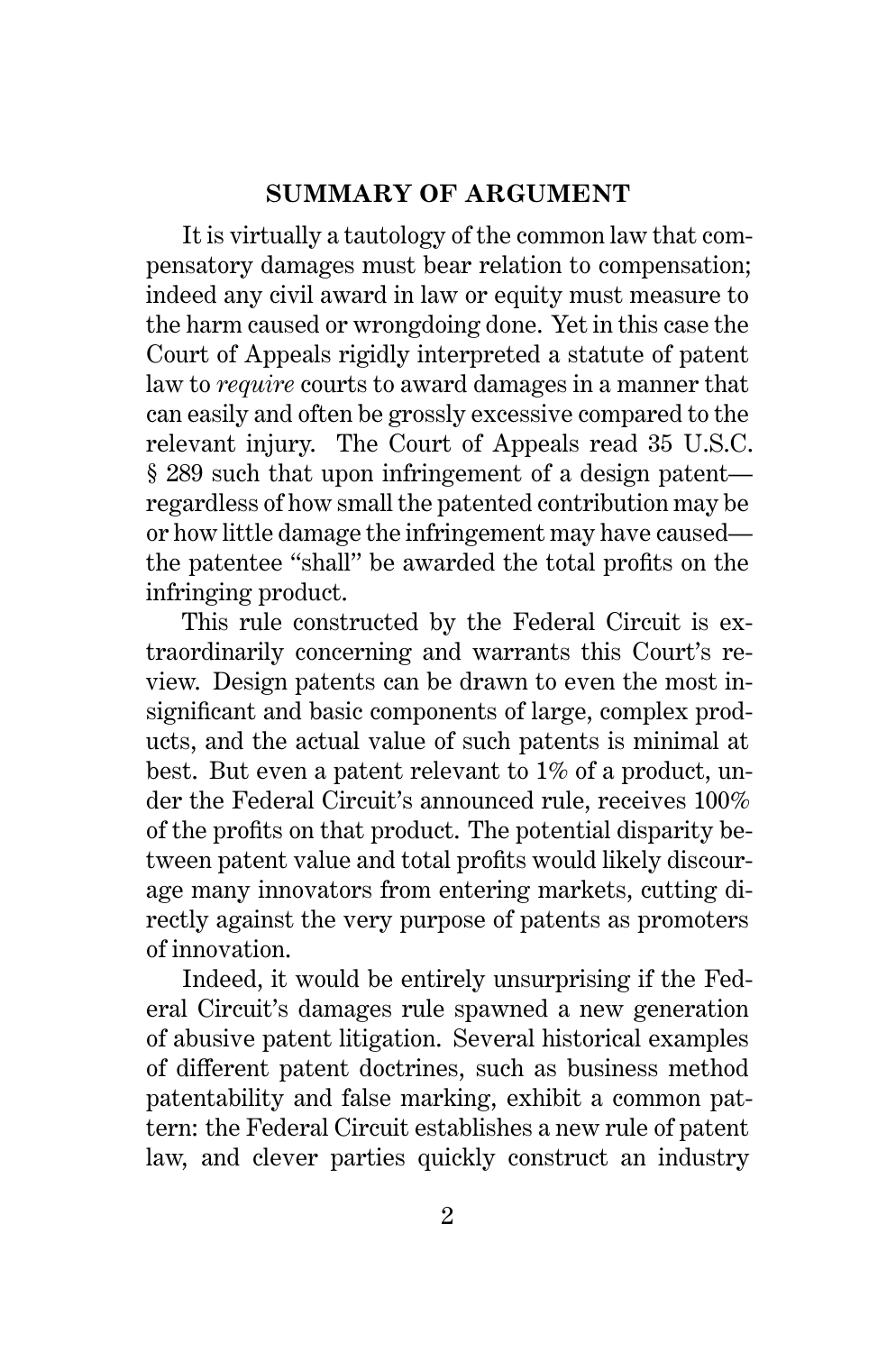around taking advantage of that new rule to profit off litigation. To allow a similar new industry to run rampant among design patents would be greatly devastating to the innovation economy and the public good.

This Court should further grant certiorari to avoid constitutional infirmities with § 289 arising out of the Federal Circuit's interpretation. In a series of cases, this Court has held that due process prohibits damages awards that are grossly excessive and disproportionate. Section 289, by the Federal Circuit's reading, identifies no outer bound to the discrepancy between the award of "total profits" and the actual value of a design patent infringement. Leaving that interpretation intact, future cases could easily present courts with damages awards under § 289 that are so awry as to entangle courts in litigation over due process.

Section 289 does not compel the particular interpretation chosen by the Federal Circuit, and there are alternative constructions that, besides being better as a matter of public policy, avoid raising this constitutional issue. This Court should grant certiorari and vacate the holding of the Court of Appeals.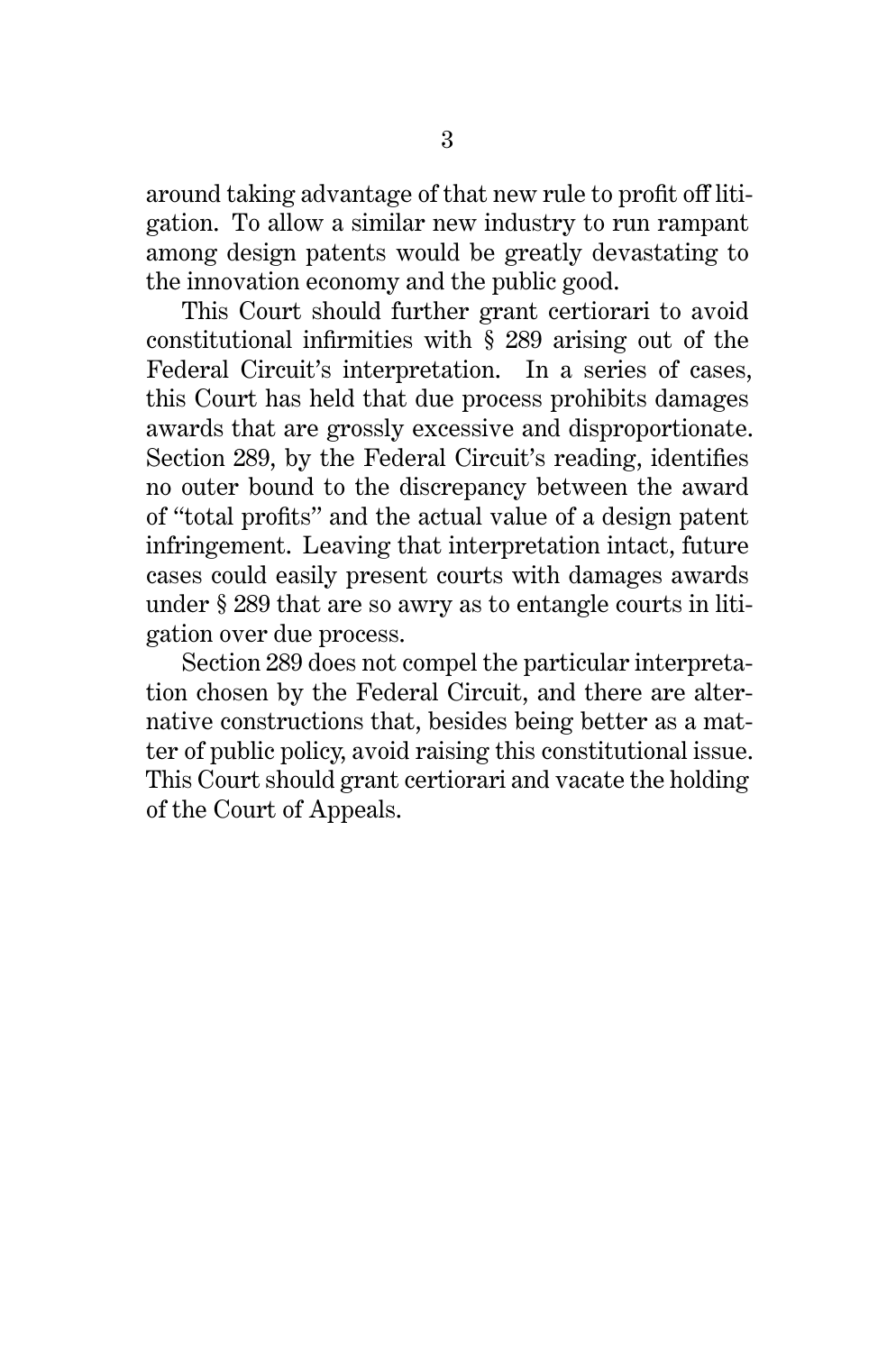#### **ARGUMENT**

## **I. The Federal Circuit's Reading of Section 289 Is a Serious Detriment to the Patent System**

The Court of Appeals interpreted 35 U.S.C. § 289 to require awarding to a design patent owner the "total profits" on a product found to infringe, regardless of the significance of the patent relative to the product. This rule is greatly detrimental to the patent system and innovation in general, due to the potentially enormous disparity between damages award and patent value that the rule invites. Furthermore, the Court of Appeals opens the door to a new species of abusive patent lawsuit, namely those over design patents, that will potentially plague future innovators for years to come. Certiorari should be granted to avoid these consequences.

### **A. Awarding Total Profits on Any Design** PATENT INFRINGEMENT GROSSLY UNBAL**ances Patent Rights**

The Federal Circuit's rigid construction of § 289 will mainly serve to enrich design patent owners at the expense of the public's access to new technologies, and will provide an incentive for patent holders to restrict access to covered technology, and for abusive litigation practices. That would contravene "the primary purpose of our patent laws," which "is not the creation of private fortunes for the owners of patents but is 'to promote the progress of science and the useful arts.'" Quanta Com*puter, Inc. v. LG Elecs., Inc.*, 553 U.S. 617, 626 (2008) (quoting *Motion Picture Patents Co. v. Universal Film Mfg. Co.*, 243 U.S. 502, 511 (1917)).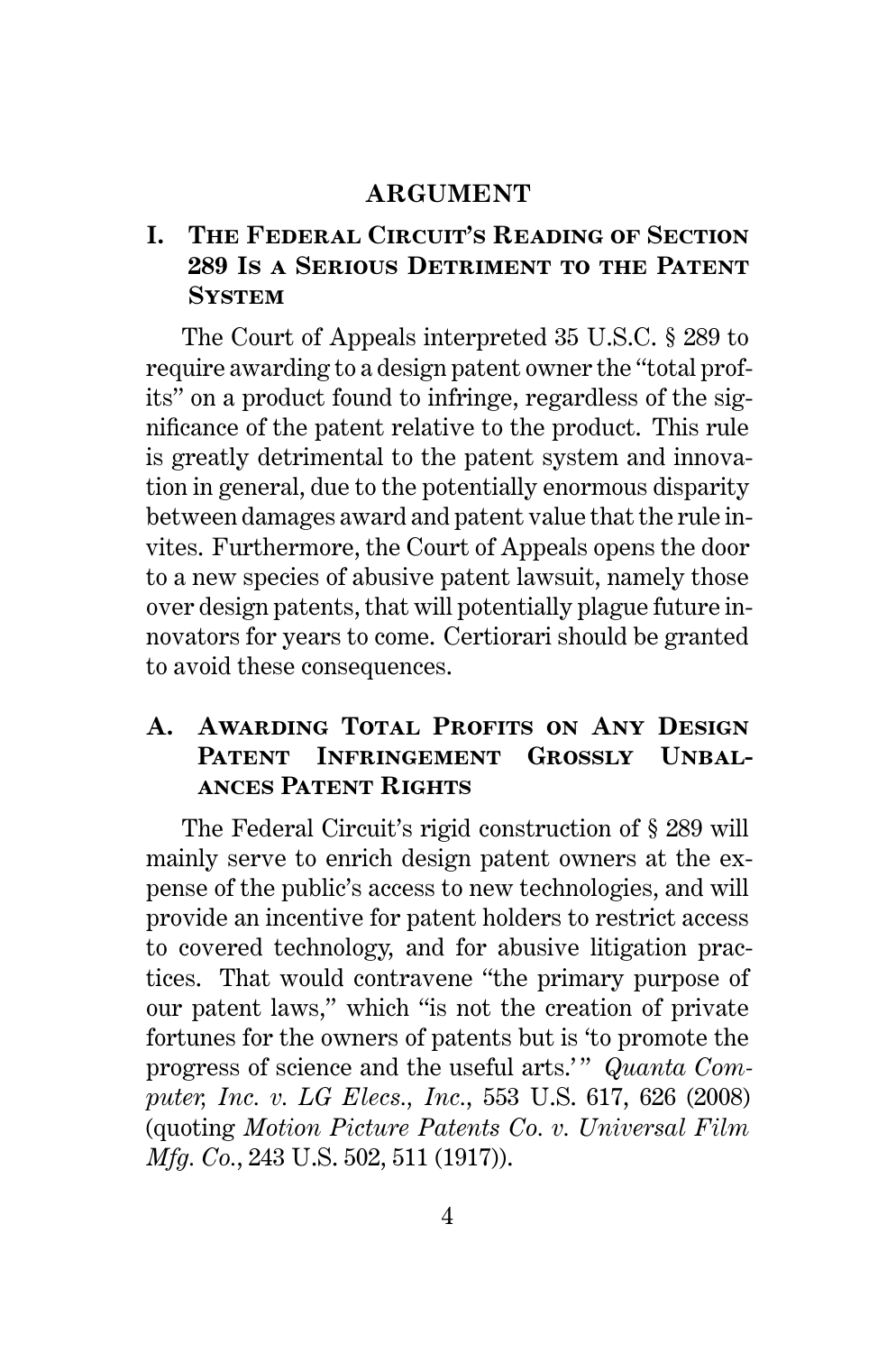Many design patents are directed not to entire products or devices, but rather to only small components or parts. For example, one patent at issue in current litigation concerns a basic slider component common to numerous computer user interfaces:



U.S. Patent No. D554,140 fig.2 (issued Oct. 20, 2007); *see* Complaint at ¶¶ 107–113, *Microsoft Corp. v. Corel Corp.*, No. 3:15-cv-5836 (N.D. Cal. Dec. 18, 2015). Another smallfeature design patent is nothing more than a triangle inside a circle, intended as a play button icon:



U.S. Patent No. D706,791 fig.1 (issued June 11, 2014); *see also* U.S. Patent No. D741,316 (issued Oct. 20, 2015) (patent on a cutout on the lip of a laptop for purposes of opening the laptop, essentially a book thumb index applied to a computer).

By contrast, the products that potentially infringe design patents are often complex ones incorporating numerous technologies and designs. "Modern devices may potentially infringe many thousands of patents, held by numerous different owners." William F. Lee & A. Douglas Melamed, *Breaking the Vicious Cycle of Patent Damages*, 101 Cornell L. Rev. (forthcoming 2016) (manuscript at 20), http://ssrn.com/abstract=2577462. Thus, the profits on a complex product may derive from myriad technological and design innovations, any combination of which might drive consumers' purchasing decisions.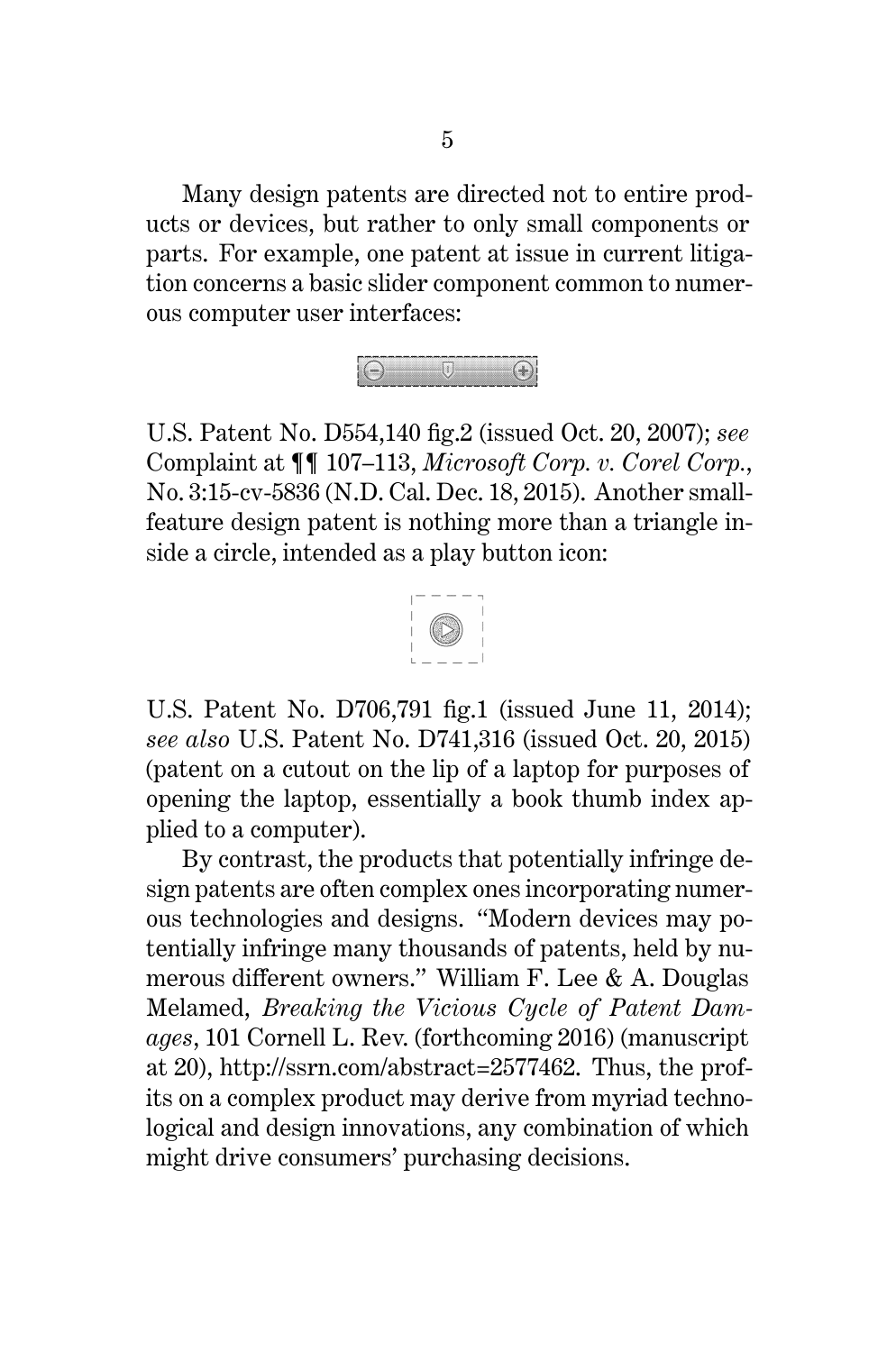As a result, awarding "total profits" on an entire product for a patent on only a small component overcompensates the design patent owner to an absurd degree. This rule can grant one who owns a design patent on a minor, inconsequential element profits attributable to a large number of far more significant elements, including those covered by other utility and design patents. *See* Mark A. Lemley, *A Rational System of Design Patent Remedies*, 17 Stan. Tech. L. Rev. 219, 232–33 (2013).

Thus, the rule undervalues all those other contributions to the product. And it potentially ignores the interests of other patent owners whose innovations contributed to the profitability of the same product (and who seemingly would also be entitled to total profits). Commentators William F. Lee and Douglas Melamed criticize the phenomenon in which, "[w]hen thousands of patents cover the same device, judges and juries consistently and systematically overemphasize the value of the single patent (or patents) at issue as compared to all the others," Lee & Melamed, *supra*, at 35. Section 289 under the Federal Circuit's reading is the extremity of that problem.

The degree of overcompensation is most stark where the product manufacturer has "innocently" infringed, that is, where the defendant arrived at a similar design through its own inventive efforts. Total-profit damages under § 289 require no showing of the infringer's knowledge of infringement, of the patent itself, or of other products incorporating the design. *See, e.g., Catalina Lighting, Inc. v. Lamps Plus, Inc.*, 295 F.3d 1277, 1290 (Fed. Cir. 2002) ("The present version of  $\S 289...$  has no such 'knowing' requirement."). Thus, a company could develop a new product that coincidentally uses a minor patented design and then be blindsided with loss of all profits on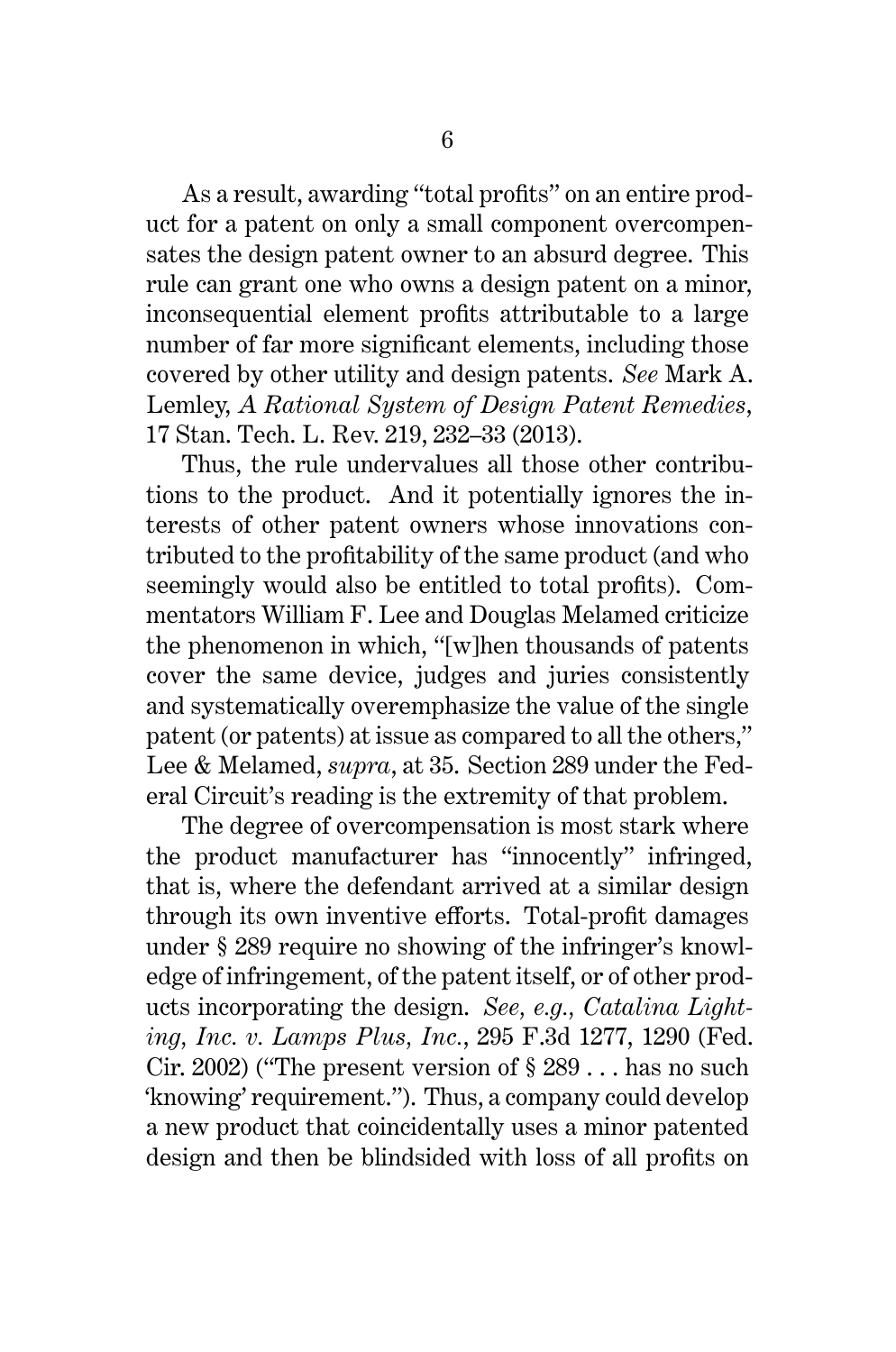that product. Such a possibility would severely deter new firms from developing innovative products and bringing them to market.

The threat of such large awards will certainly exact a severe tax on technology development and dissemination and harm consumers. As Justice Kennedy noted, unduly strong patent remedies "can be employed as a bargaining tool to charge exorbitant fees," particularly "[w]hen the patented invention is but a small component of the product the companies seek to produce." *eBay Inc. v. MercExchange, LLC*, 547 U.S. 388, 396 (2006) (Kennedy, J., concurring). The threat of such awards alone will discourage many smaller inventors from developing and distributing products that compete with those of the design patent owner (or its licensees) for fear of being found liable for infringement by a jury. Even larger entities may shrink from such development when they stand to lose the profits from an entire line of business.

In sum, the Federal Circuit's interpretation of § 289 will potentially vastly overvalue patents and disincentivize innovation. These are concerning consequences in view of the patent system's intent to "promote the progress of science and useful arts," warranting this Court's careful review.

#### **B. The Resulting Undue Power Given to Patent Owners Will Likely Lead to a Wave of Abusive Patent Litigation**

The harms of a rigid "total profits" rule under § 289 will likely be no mere edge case: the chance to obtain disproportionately large damage awards will invite a mass of opportunistic litigation.

The Federal Circuit's interpretation of § 289 provides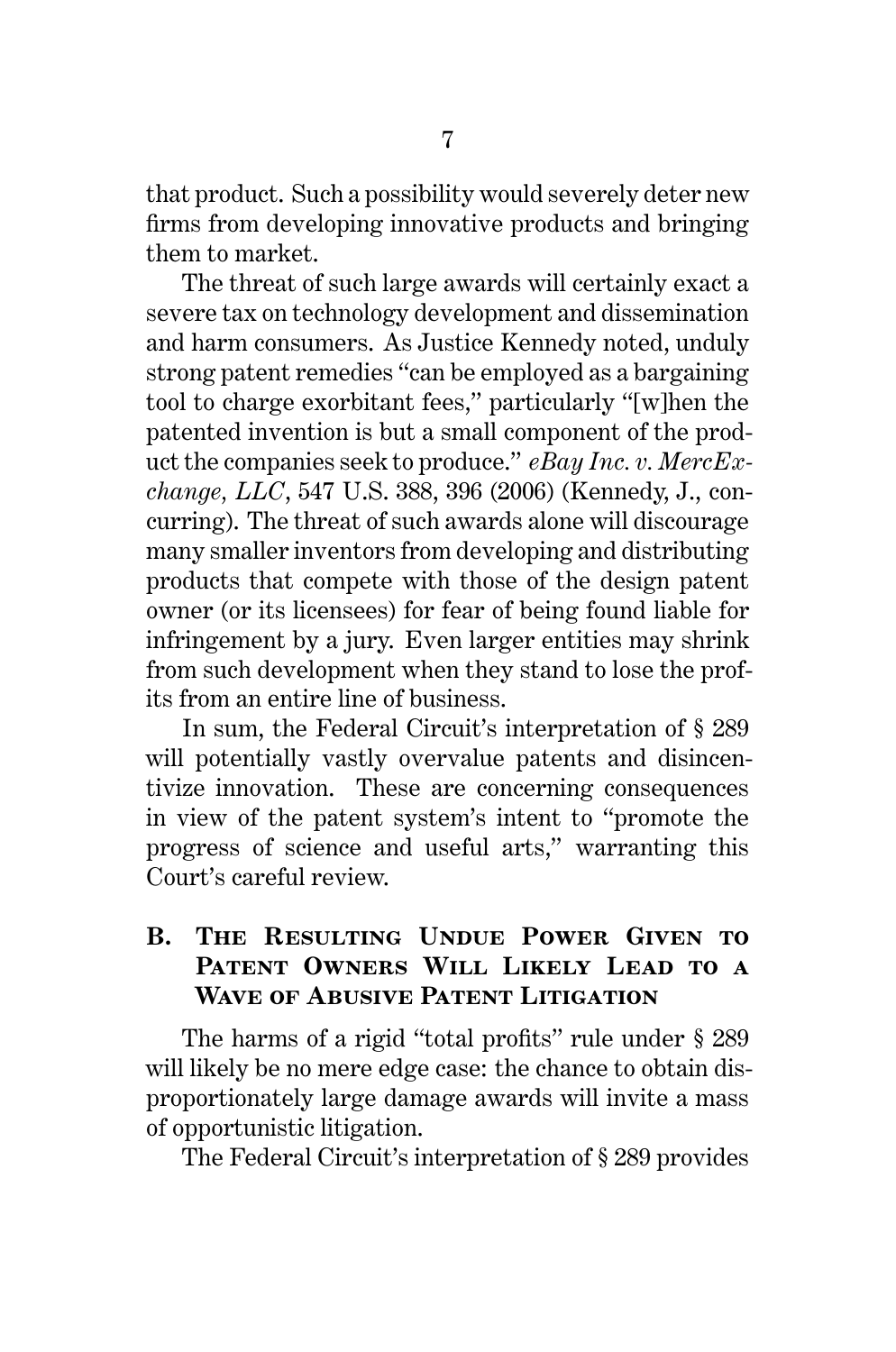an incentive for design patent owners to exploit the legal system to stifle competition, and enrich their "private fortunes" at the expense of the public. Likely this would result in development of "an industry . . . in which firms use patents . . . primarily for obtaining licensing fees." *Id.* (Kennedy, J., concurring), *quoted in Commil USA, LLC v. Cisco Sys., Inc.*, 135 S. Ct. 1920, 1930 (2015). Clever patent asserters would seek out the broadest, most simplistic design patents as tools to extract demands out of unsuspecting companies. "Indeed, some patentees are now using patent continuations to extend their patent rights to cover third party designs that were not infringing at the time they were made," a practice that one commentator decries as "standard and wellaccepted patent gamesmanship." *See* Perry J. Saidman, *The Crisis in the Law of Designs*, 89 J. Pat. & Trademark Off. Soc'y 301, 319 (2007).

And design patent owners could further maximize their profits by opting not to license to or sue component manufacturers, waiting instead to seek a greater damages award based on more complete, and more profitable, downstream products. *See* Lee & Melamed, *supra*, at 35 n.182. This practice makes the design patent even less relevant to the total damages award.

Indeed, there is reason to believe that large-scale assertion of design patents is already on its way. *See* Giuseppe Macri, *Patent Trolls Are Already Abusing the Apple v. Samsung Ruling*, Inside Sources (Oct. 1, 2015), http://www.insidesources.com/patent-trolls-arealready-abusing-the-apple-v-samsung-ruling/ (describing infringement notification letter sent based on a "pending design patent portfolio" and citing the Federal Circuit decision to seek a settlement).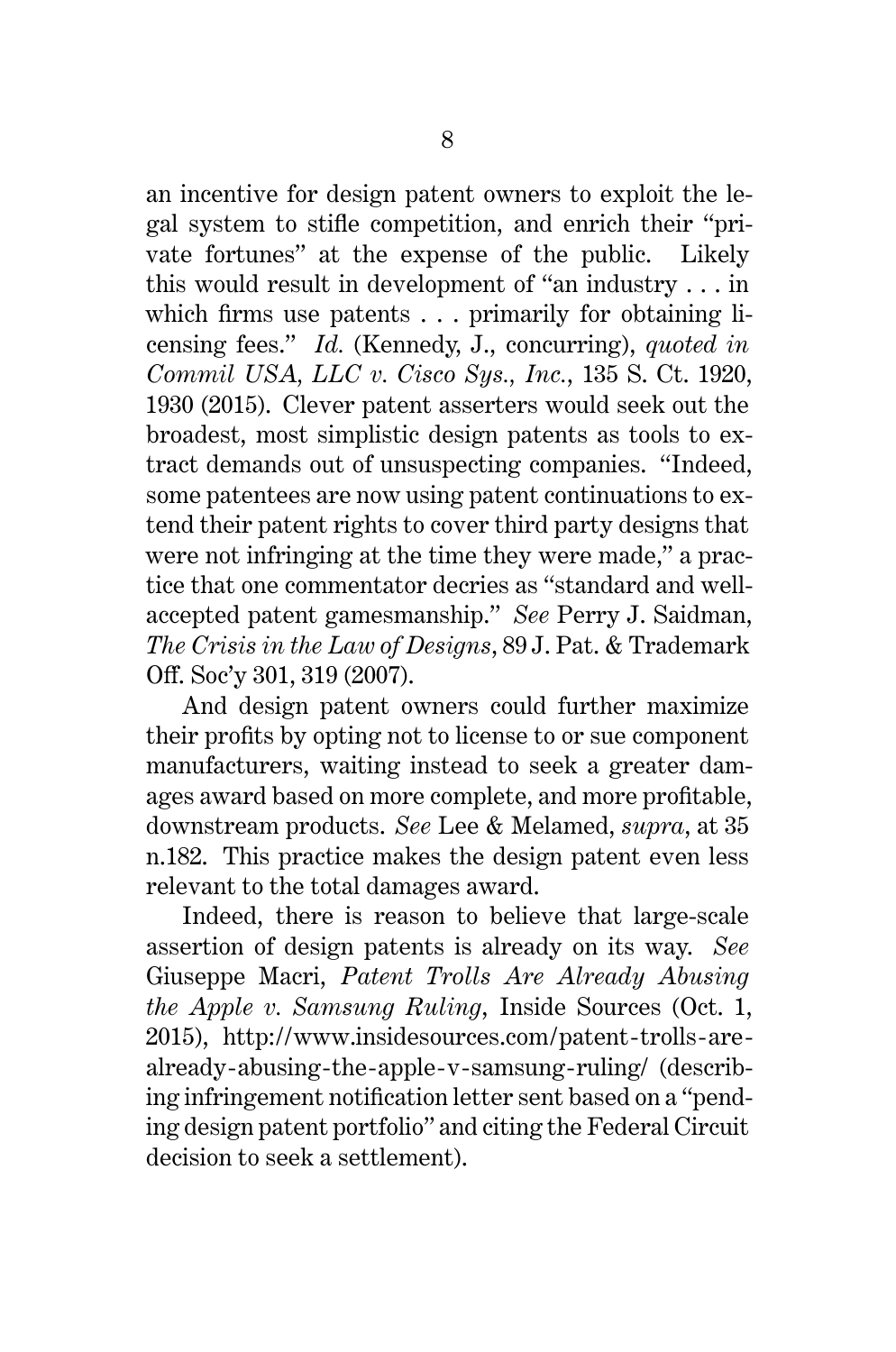Such concerns mirror the much decried problem of "patent trolling" already evident with utility patents. The low-quality patent concerns common with abusive utility patent litigation are even more so present with design patents: as one empirical study found, "design patent prosecution is a relatively quick, inexpensive, and assured process without substantive examination as compared with either utility patent prosecution or trade dress registration." Dennis D. Crouch, *A Trademark Justification for Design Patent Rights* 17 (Univ. of Mo. Sch. of Law, Research Paper No. 2010-17, Aug. 10, 2010), http://ssrn.com/abstract=1656590.

And utility patents are even less optimal for abusive litigation because utility patent damages are calibrated to the scope of the infringement. *See Garretson v. Clark*, 111 U.S. 120, 121 (1884); *VirnetX, Inc. v. Cisco Sys., Inc.*, 767 F.3d 1308, 1326 (Fed. Cir. 2014). The financial rewards of design patent assertion are potentially much larger and more certain under the Federal Circuit's "total profits" rule. So the Federal Circuit's rule will create an incentive for entities to construct entire business models out of threats of costly litigation.

In other situations, Federal Circuit decisions expanding the profitability of litigation have spurred a wave of lawsuits. For example, the Federal Circuit's ruling in *State Street Bank & Trust Co. v. Signature Financial Group, Inc.*, authorizing patents on business methods, *see* 149 F.3d 1368, 1373 (Fed. Cir. 1998), resulted in a flood of lawsuits by entities seeking to profit off of software patent litigation.<sup>2</sup> Likewise, the Federal Circuit ruled in

<sup>2</sup>*See* James Bessen & Michael J. Meurer, *Patent Failure* 150, 213– 14 (2008) ("Unfortunately, the Federal Circuit has set software precedents that essentially remove most restrictions on abstract claims in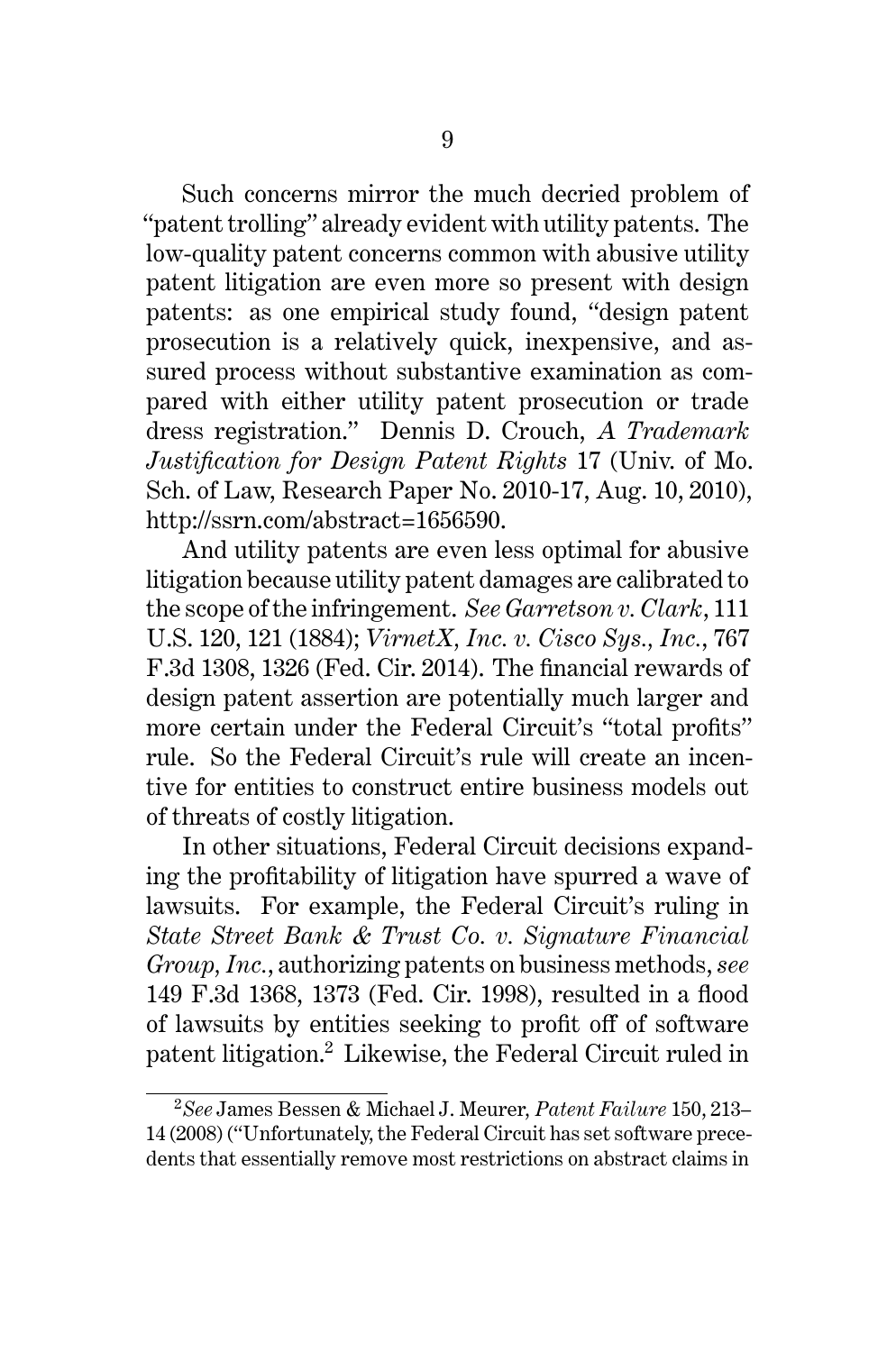*Forest Group, Inc. v. Bon Tool Co.* that 35 U.S.C. § 292 imposed a \$500 fine for each article that the defendant falsely marked. 590 F.3d 1295, 1304 (Fed. Cir. 2009). The ruling "exponentially raised the potential recoveries in false marking actions," causing a "meteoric rise in false patent marking suits." Brian T. Yeh, Cong. Research Serv., *False Patent Marking: Litigation and Legislation* 2 (2010), *available at* https://www.fas.org/sgp/crs/misc/ R41418.pdf. "As one observer has described, 'false marking plaintiffs [are] scouring store shelves for any massmanufactured product with inaccurate patent markings, with hopes for a massive payday.'" *Id.* (citations omitted). These historical precedents suggest that increased design patent litigation is likely to come.

Far from "promot[ing] the progress of science and useful arts" then, the Federal Circuit's absolute "total profits" rule, in practice, will serve rather to promote abusive litigation and licensing practices, and provide yet another mechanism for suppressing competition. Certiorari is required to avoid allowing this rule that would, left unchecked, facilitate abusive patent litigation.

## **II. This Court Should Grant Certiorari to Avoid Serious Constitutional Doubts in the Interpretation of Section 289**

Besides being bad policy, the Federal Circuit's interpretation may raise constitutional doubts, specifically because an absolute "total profits" rule can result in exces-

software. . . . The result has been both a proliferation of software patents and lawsuits"); *see also* Josh Lerner, *The Litigation of Financial Innovations*, 53 J.L. & Econ. 807, 810 (2010) (*State Street* "appears to have led to a substantial increase in the filing and granting of business method patents, including financial patents").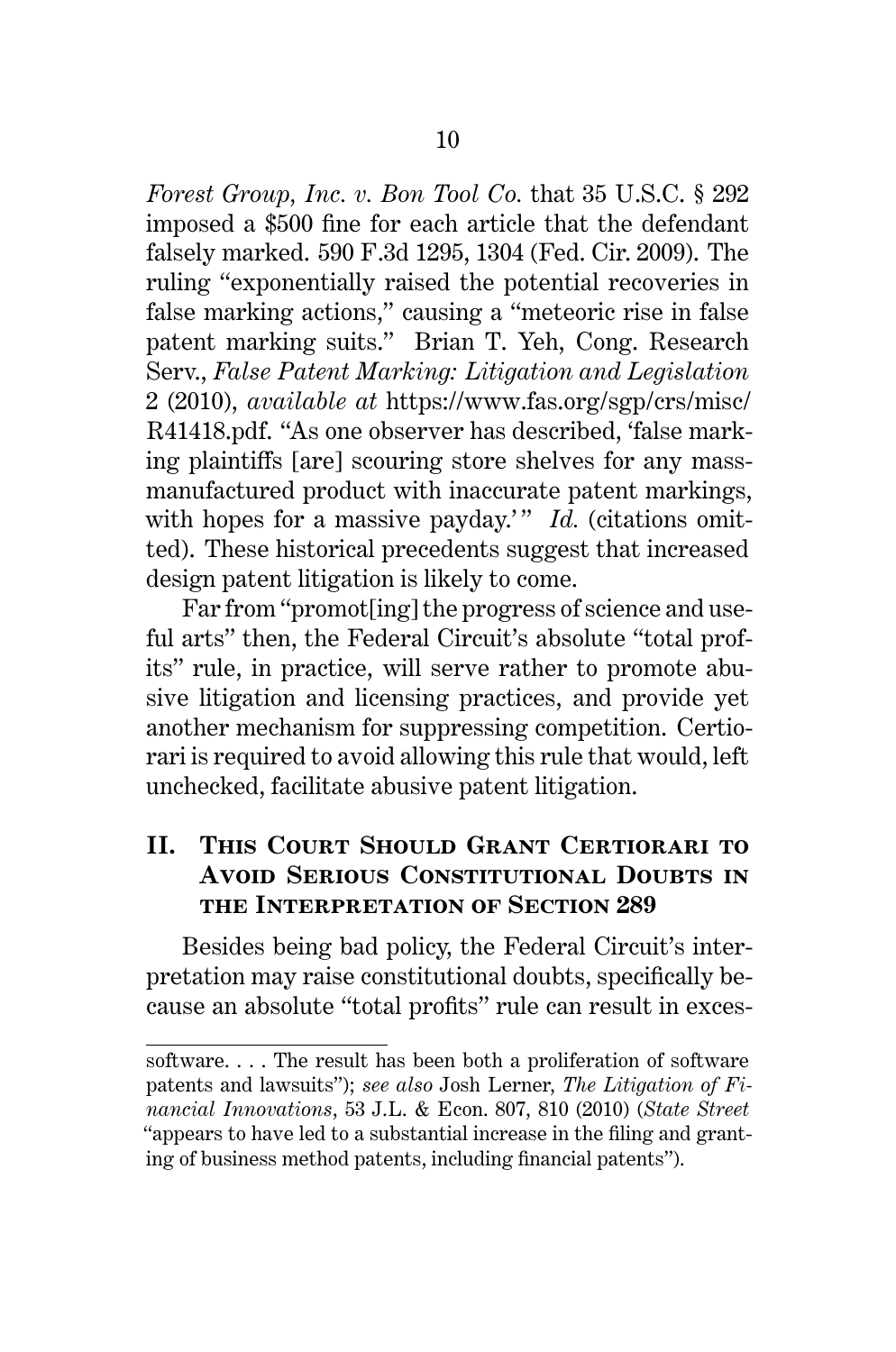sively high and disproportionate damages awards that could violate the Fifth Amendment. This Court should grant certiorari and correct the interpretation to avoid a potential constitutional quagmire.

#### **A. Excessively High Damages Awards Can Violate the Fifth and Fourteenth Amendments**

That the Due Process Clause of the Fifth and Fourteenth Amendments prohibits "excessive" and "wholly disproportionate" damages is a longstanding principle of this Court.<sup>3</sup>

A long arc of cases confirms that due process constrains damages awards to bear some relationship to the harm caused. In *Waters-Pierce Oil Co. v. Texas*, this Court remarked that civil penalties could be unconstitutional where "the fines imposed are so grossly excessive as to amount to a deprivation of property without due process of law." 212 U.S. 86, 111 (1909). Similarly, *St. Louis, Iron Mountain & Southern Railway Co. v. Williams* suggested that a statutory penalty could "transcend the limitation" of the Fourteenth Amendment "where the penalty prescribed is so severe and oppressive as to be wholly disproportioned to the offense and obviously unreasonable." 251 U.S. 63, 66–67 (1919) (citing *Waters-Pierce Oil*, 212 U.S. at 111).

<sup>3</sup>Although patent law, as federal law, is governed by the Due Process Clause of the Fifth Amendment rather than that of the Fourteenth Amendment, the standards appear not to differ. *See, e.g., Reno v. Flores*, 507 U.S. 292, 301 (1993) (noting case law that "interprets the Fifth and Fourteenth Amendments' guarantee of 'due process of law' "); *Deshaney v. Winnebago County Dep't of Soc. Servs.*, 489 U.S. 189, 196 (1989) ("Like its counterpart in the Fifth Amendment, the Due Process Clause of the Fourteenth Amendment . . . .").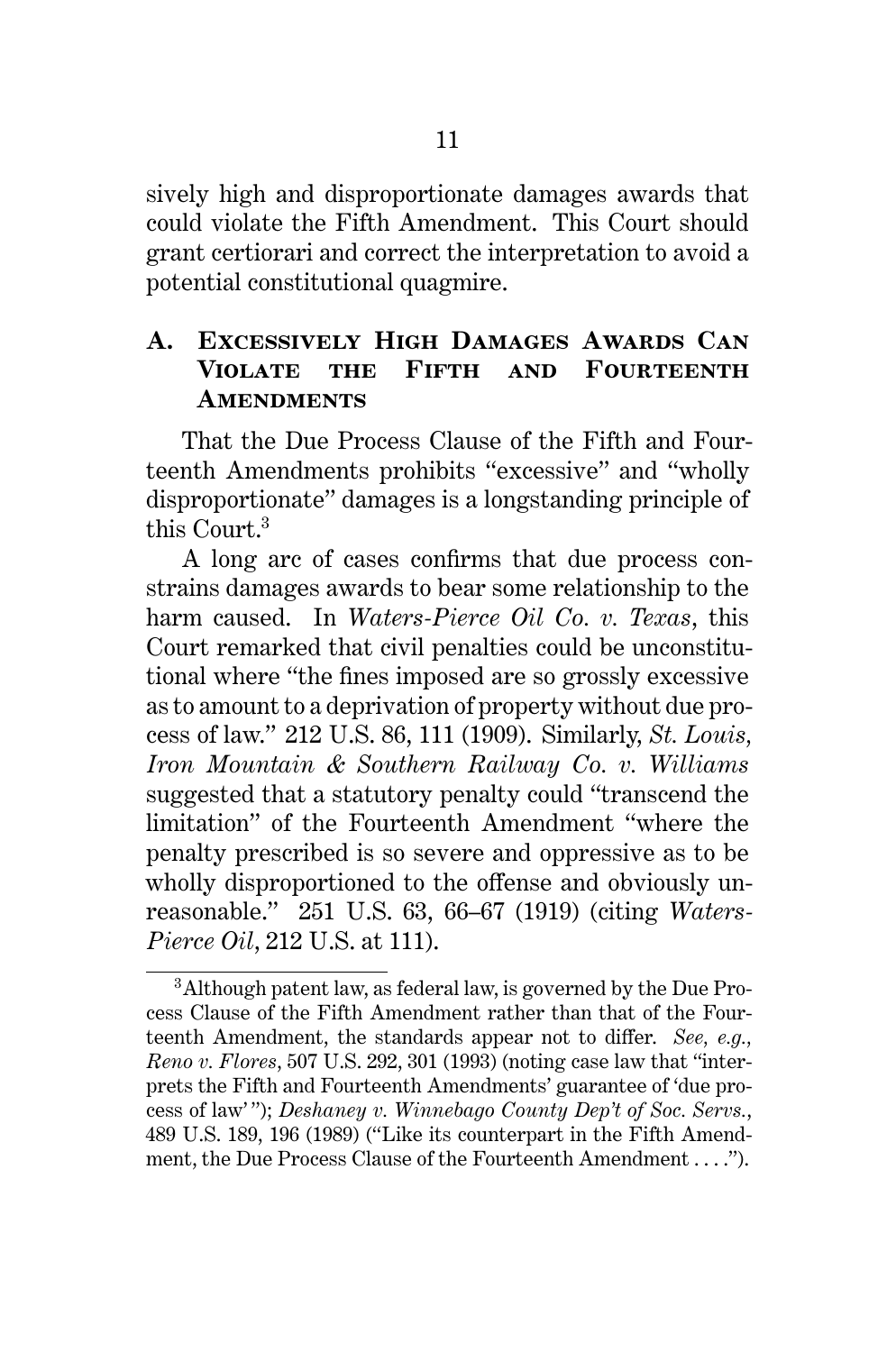Though *Waters-Pierce Oil* and *St. Louis* ultimately found no due process violation on their respective facts, this Court did find such a violation in *Southwestern Telephone & Telegraph Co. v. Danaher*. There, a state had levied a relatively large civil penalty against a telephone company that had disconnected one of its users for insufficient payment. *See* 238 U.S. 482, 485–86 (1915). Particularly given its finding of "no intentional wrongdoing," this Court held that the penalty "was so plainly arbitrary and oppressive as to be nothing short of a taking of its property without due process of law." *See id.* at 491. *Danaher* thus stands for the proposition that a "plainly arbitrary and oppressive" recovery rule can violate due process.<sup>4</sup> *See generally* Sheila B. Scheuerman, *Due Process Forgotten: The Problem of Statutory Damages and Class Actions*, 74 Mo. L. Rev. 103 (2009).

Most recently, this Court has applied its expectation of proportionality between damages and injury in the context of punitive damages. In *TXO Production Corp. v. Alliance Resources Corp.*, 509 U.S. 443 (1993), a plurality of this Court relied on *Waters-Pierce Oil*, *St. Louis*, and *Danaher* to determine that "the Due Process Clause of the Fourteenth Amendment imposes substantive limits 'beyond which penalties may not go.'" *TXO*, 509 U.S. at 453–54 (quoting *Seaboard Air Line Ry. v. Seegers*, 207 U.S. 73, 78 (1907)).

That principle was followed in *BMW of North America v. Gore*, which held that the Fourteenth Amendment

<sup>4</sup> It is noted that this Court specifically did *not* declare unconstitutional the overall statute disallowing discriminatory disconnection, but rather only found the statutory penalty to be insufficiently grounded. *See id.* at 490.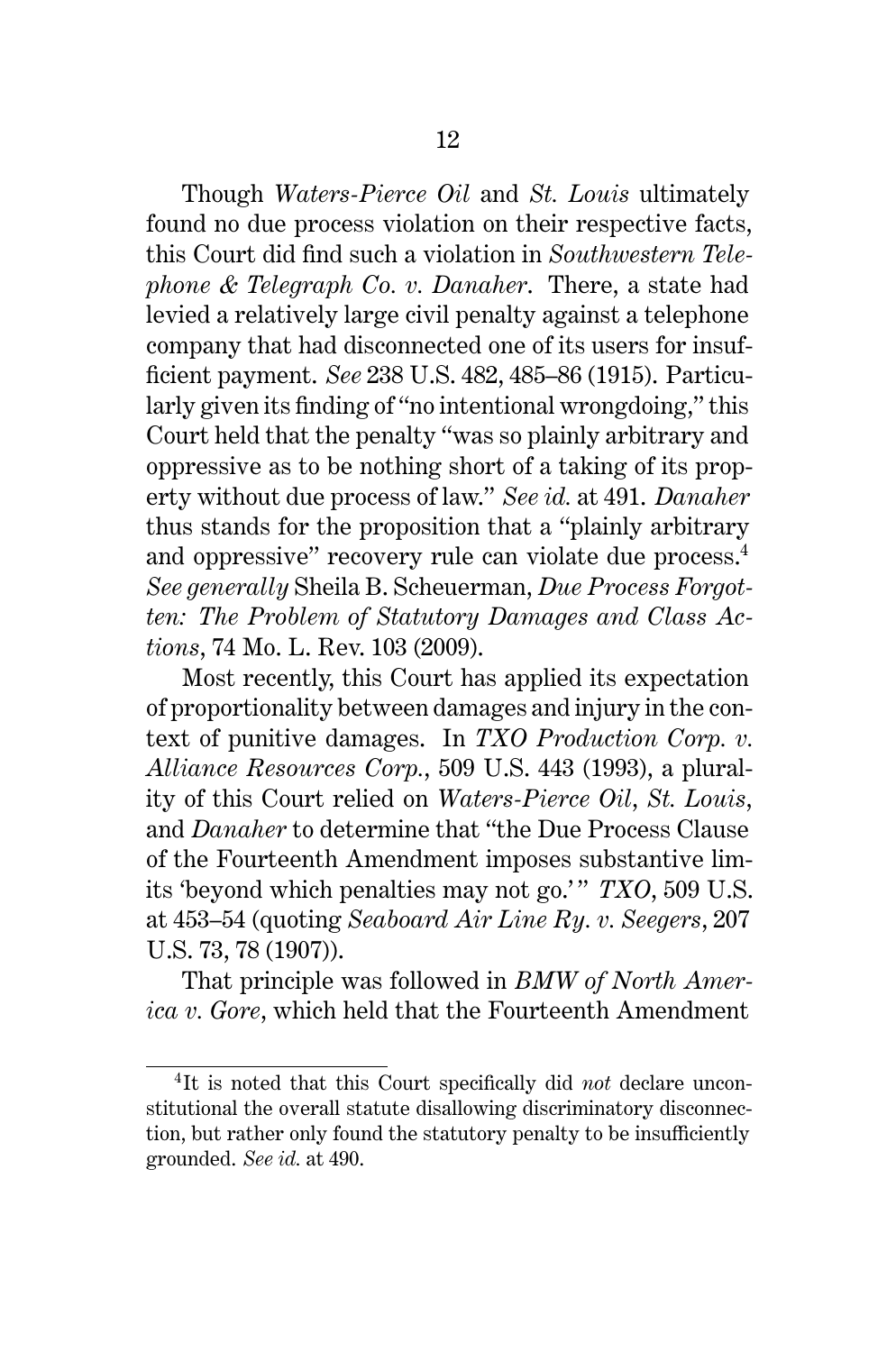"prohibits a State from imposing a 'grossly excessive' punishment on a tortfeasor." 517 U.S. 559, 562 (1996) (citations omitted). Such a "grossly excessive" award, said this Court, can "enter the zone of arbitrariness that violates the Due Process Clause." *Id.* at 568; *see also Cooper Indus., Inc. v. Leatherman Tool Group, Inc.*, 532 U.S. 424, 434 (2001) ("The Due Process Clause of its own force also prohibits the States from imposing 'grossly excessive' punishments on tortfeasors." (citations omitted)).

Proportionality between the severity of the offense, the plaintiff's harm, and the amount of damages awarded therefore is a key indicator of the constitutionality of a damages award. *Gore* held that "punitive damages may not be 'grossly out of proportion to the severity of the offense.' " 517 U.S. at 576 (quoting *TXO*, 509 U.S. at 453, 462). Similarly, *Cooper Industries* found constitutional violations where "the punishments were 'grossly disproportional to the gravity of defendants' offenses.'" 532 U.S. at 435 (quoting *United States v. Bajakajian*, 524 U.S. 321, 334 (1998)) (alterations omitted); *see also State Farm Mut. Auto. Ins. Co. v. Campbell*, 538 U.S. 408, 1152 (2003) ("Overall, the ratio of punitive to compensatory damages needs to be reasonable considering the totality of the circumstances.").

Indeed, a rule allowing excessive damages can even fail *procedural* due process. In *Philip Morris USA v. Williams*, this Court considered a punitive damages award that was apparently premised largely on injury to third parties similarly situated to the plaintiff but not parties to the action. *See* 549 U.S. 346, 350–51 (2007). Noting initially that "the Constitution imposes certain limits, in respect both to procedures for awarding punitive damages and to amounts forbidden as 'grossly excessive,'"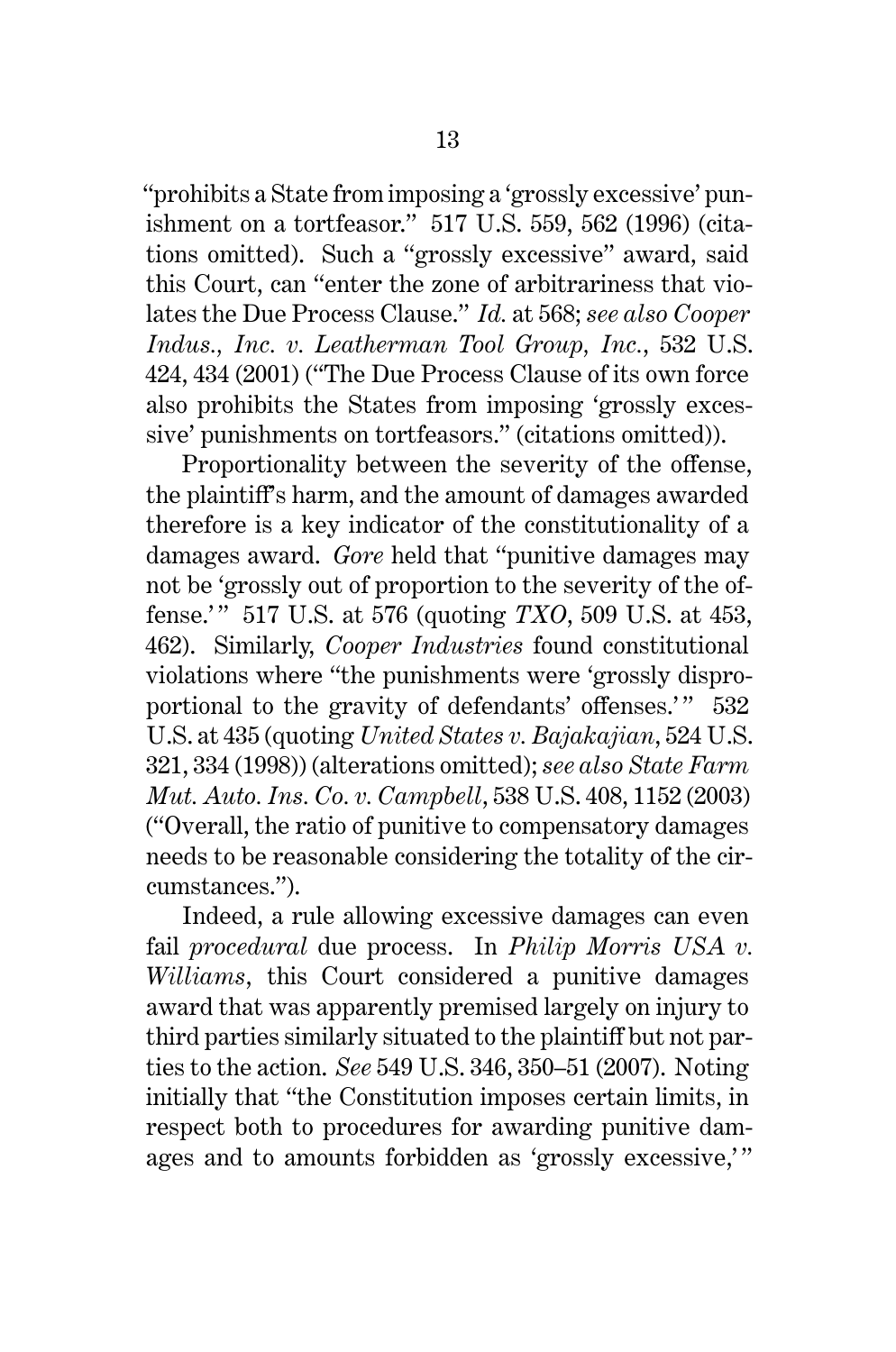*id.* at 353, this Court held that the Fourteenth Amendment "forbids a State to use a punitive damages award to punish a defendant for injury that it inflicts upon nonparties," *id.* Thus, where a damages award goes beyond compensation for the harm to the party itself, *Philip Morris* identifies a potential problem of procedural due process.

Accordingly, damages that are excessive and disproportionate in relation to a defendant's wrongdoing or to the amount of harm caused to the plaintiff can violate constitutional due process guarantees enshrined in the Fifth and Fourteenth Amendments.

## **B. A Total Profits Award, Irrespective of Actual Harm, Potentially Violates These Due Process Principles**

In adopting a construction of § 289 that awards the plaintiff all of the defendants' profits on a product when that product contains only a small infringing element, the Federal Circuit has opened the door to damages awards that may be unconstitutionally high.

1. Where the infringing element comprises a minor contribution to an overall product and has a null or negligible effect on the product's profits, such awards may be "grossly out of proportion to the severity of [the defendant's] offense," *Gore*, 517 U.S. at 575, and disproportionate to the harm caused by the defendant's wrongdoing, *see id.* at 580–81. Indeed, much like *Philip Morris*'s concern with damage awards going beyond the "harm potentially caused *the plaintiff*," 549 U.S. at 354 (emphasis in original), a sufficiently large gap between patented feature and total product value can cause a total profit award to go far beyond harm to the patentee, beyond even valid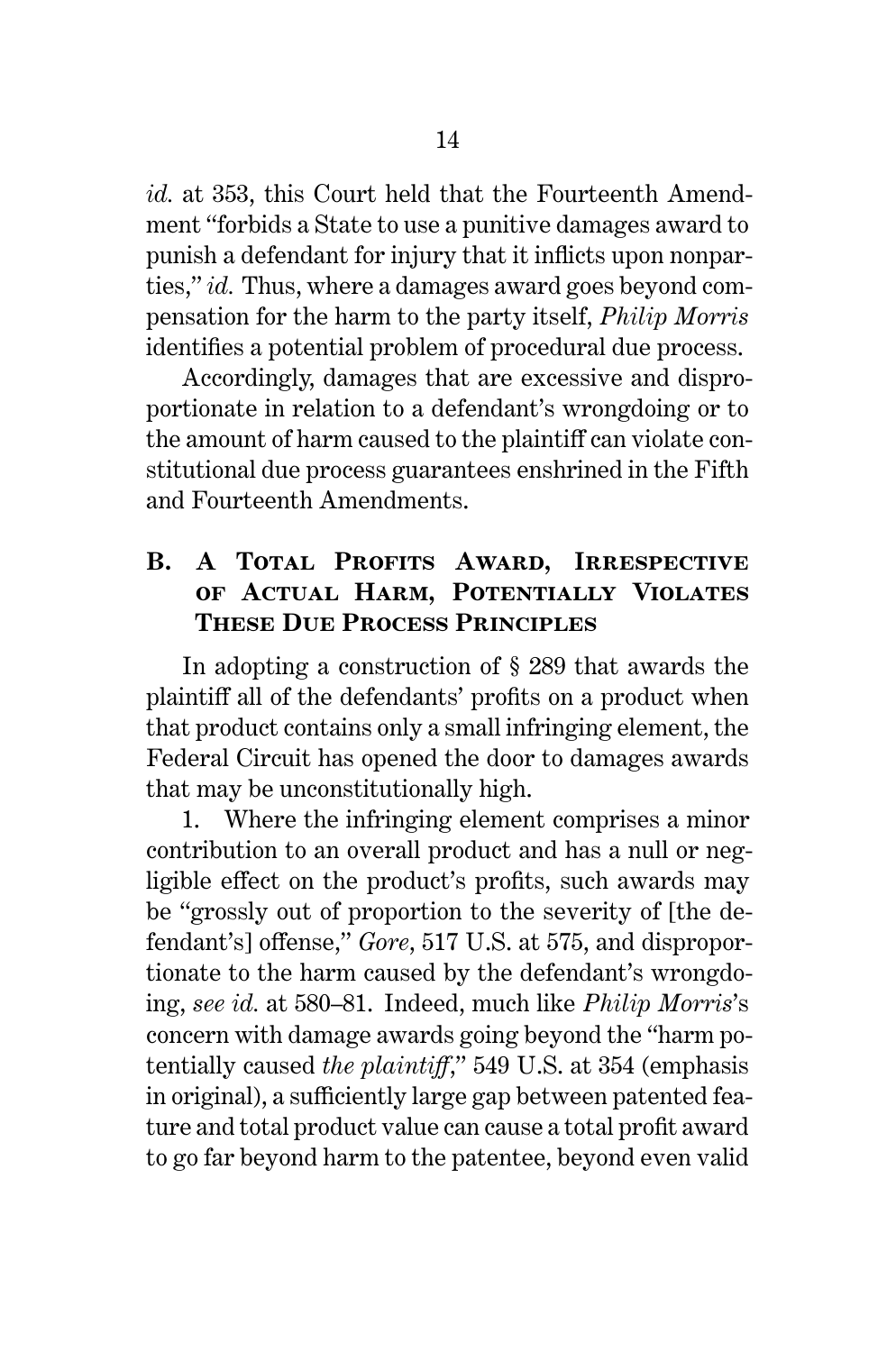stitutional excessiveness. It is not dispositive that the *Gore* line of cases dealt

specifically with punitive damages, while § 289 is a statutory damage provision. Commentators have observed that this Court "has applied due process excessiveness reviews to a wide variety of sanctions—not just to punitive damages, but also to civil fines, forfeitures, criminal penalties, and other deprivations of liberty or property." Pamela Samuelson & Tara Wheatland, *Statutory Damages in Copyright Law: A Remedy in Need of Reform*, 51 Wm. & Mary L. Rev. 439, 492 (2009).

The larger principle, which reconciles those cases and the *Waters-Pierce Oil* and *Danaher* lines, is that a legal or equitable award must show at least some reasonable relationship to the injury being remedied, for that award to pass muster under the Due Process Clause. There is potentially no such reasonable relationship where the actual injury relating to a small patented design feature is minimal and yet profits on a complete product are enormous.

And furthermore, to a certain degree, the total profits rule actually acts punitively. Compensatory damages "are intended to redress the concrete loss that the plaintiff has suffered by reason of the defendant's wrongful conduct." *Campbell*, 538 U.S. at 416 (citing *Cooper Indus.*, 532 U.S. at 432 (citing Restatement (Second) of Torts § 903, at 453–54 (1977))). Damages consisting of a defendant's "total profits" awarded under § 289 can far exceed the amount necessary for compensation of the injured plaintiff.

Scholars have observed that juries in determining statutory damages amounts are often motivated by moral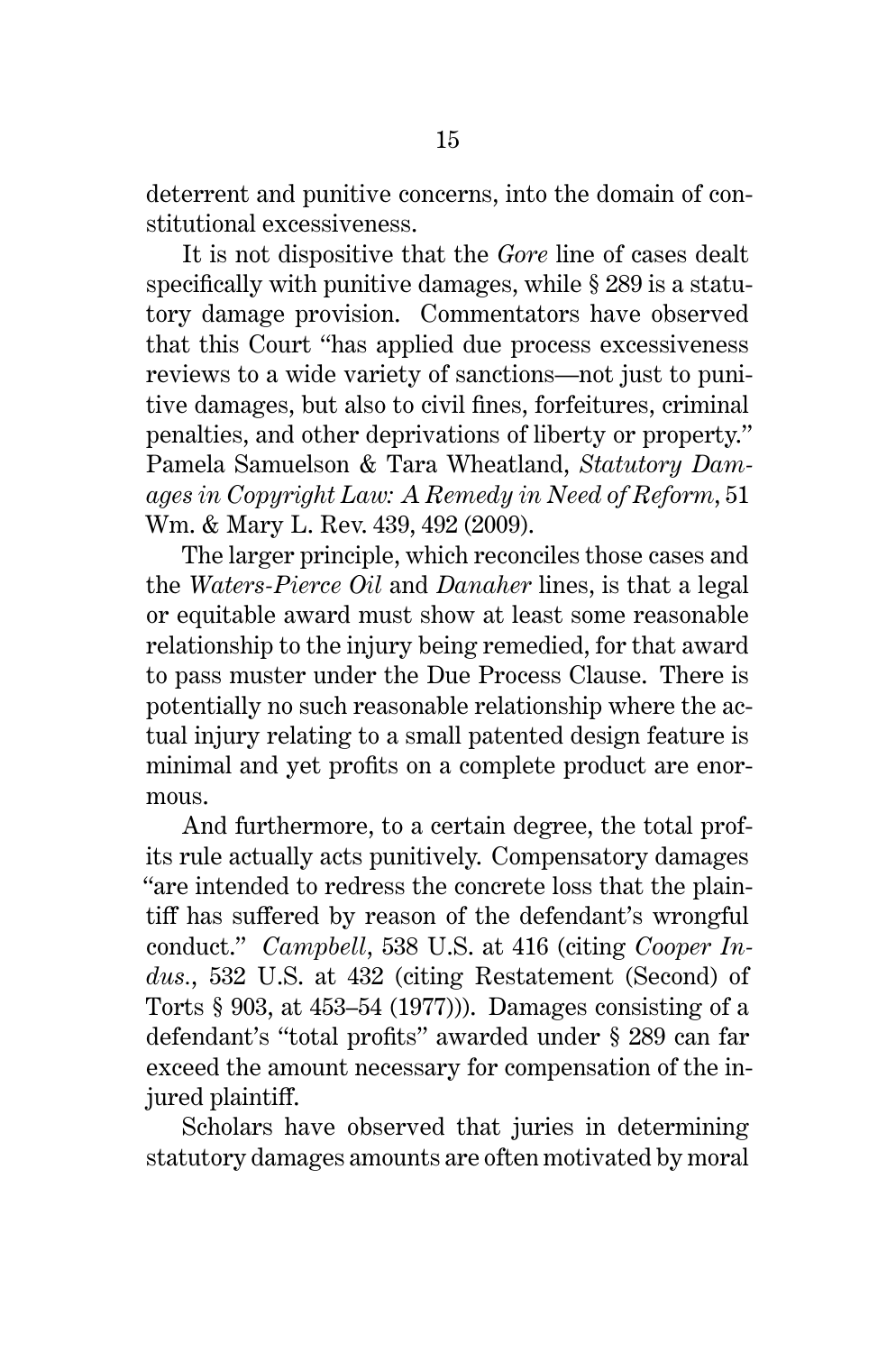concerns more attributable to punitive aims than to compensatory ones. *See* Jed S. Rakoff, *Brace Lecture: Copyright Damages: A View from the Bench*, 62 J. Copyright Soc'y 377, 380 (2015) (contending that juries awarding copyright statutory damages "focus[] exclusively, and excessively, on the punitive functions"); Samuelson & Wheatland, *supra*, at 445 ("The application of [copyright] statutory damages . . . has resulted in many awards that are punitive in effect and often in intent."); *see also* Dan Levine, *Jury Didn't Want to Let Samsung Off Easy in Apple Trial*, Reuters (Aug. 25, 2012), http://www.reuters.com/article/apple-samsungjuror-idUSL2E8JP2A820120825 (quoting jury foreman).

Indeed, there is a sense in which the Federal Circuit's reading of § 289 is *worse* from a due process perspective than the punitive damages situations of *Gore* and its progeny. With punitive damages, a judge or jury has discretion to make a reasonable award. But under § 289, an infringer "shall be liable" for total profits—even if a judge or jury believes a lesser amount is warranted.

Furthermore, punitive damages require a showing of culpability, in stark contrast to the Federal Circuit's interpretation of § 289. So a defendant may be liable for a disproportionately large award even where that defendant lacks the "degree of reprehensibility" contemplated in *Gore*. *See* 517 U.S. at 575–78. For example, the defendant may have independently invented the patented design, or the defendant may reasonably believe that an element is functional and therefore not covered by a valid design patent.

2. Rejection of the Federal Circuit's interpretation of § 289 furthermore comports with the underlying rationales of the precedents of this Court.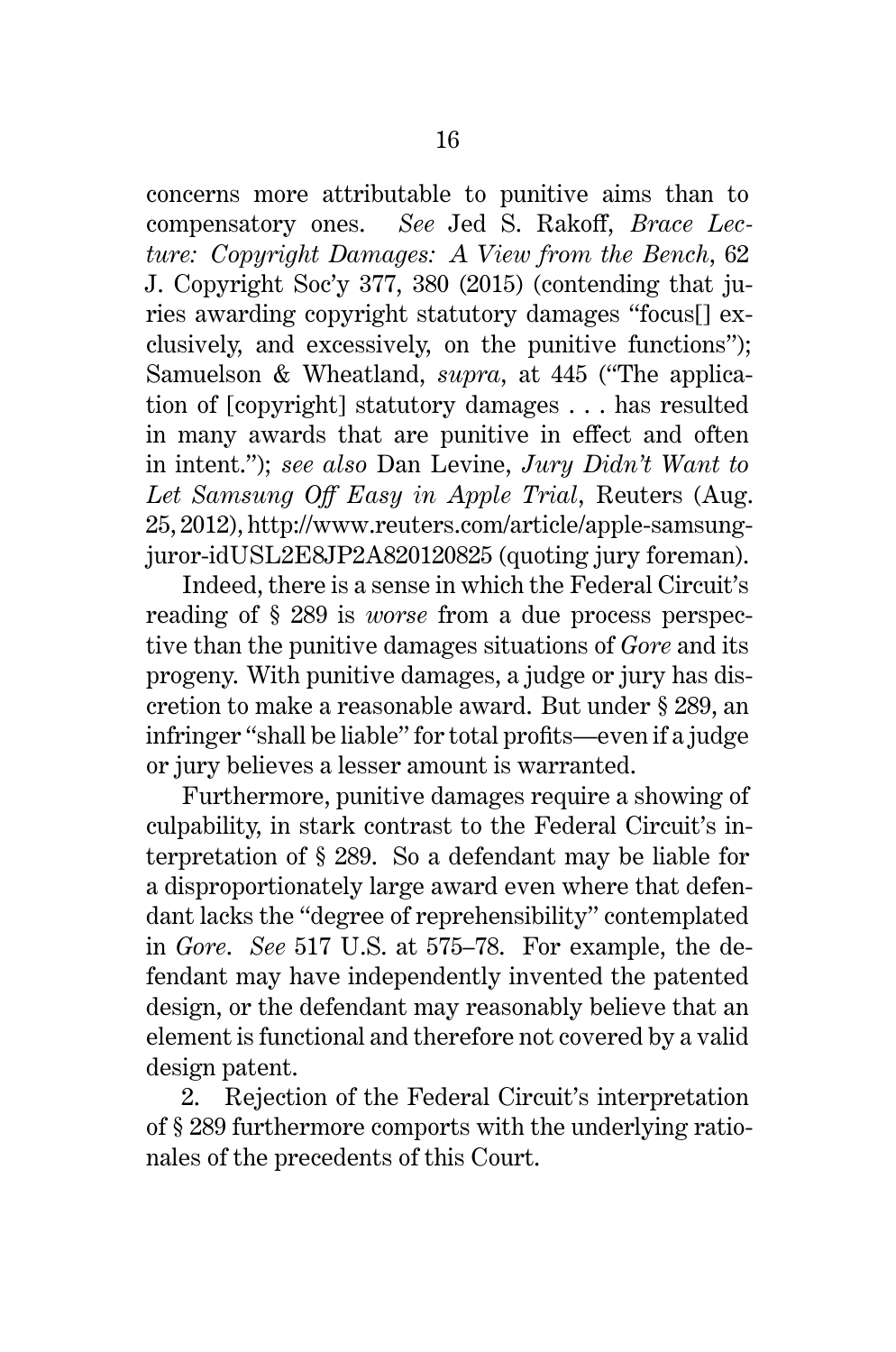Concerns of fairness spurred this Court to hold that due process disfavors grossly excessive damage awards. *Gore* referred to "[e]lementary notions of fairness" and to "fair notice . . . of the severity of the penalty" in arriving at its rule against grossly excessive punitive damages. *Id.* at 574–75.

The potentially excessive nature of the Federal Circuit's interpretation of § 289 may similarly raise fundamentally important concerns of fairness to the defendant. It is unfair because the entire profits of a complex device of many components, built by the hard work of numerous designers, developers, and engineers, are handed to a single design patent holder, ignoring the substantial contributions of the defendant and many other creators. Thus, where the disparity between the value of the design patent (and therefore, the harm to the plaintiff) and the amount of the "total profits" is high, these awards will serve not to compensate the plaintiff for its losses, but rather will represent a windfall to the patent holder and an unexpected total loss to the product manufacturer.

The Federal Circuit's reading of § 289 thus creates a potential and concerning conflict with the constitutional command of due process. Certiorari should be granted to correct this substantial error.

#### **C. Alternative Interpretations of Section 289 Would Avoid These Constitutional DOUBTS**

When one construction of a statute raises serious doubts about that statute's constitutionality, this Court will strive to adopt an alternative construction that does not do so. As this Court recently reiterated, "it is well established that if a statute has two possible meanings, one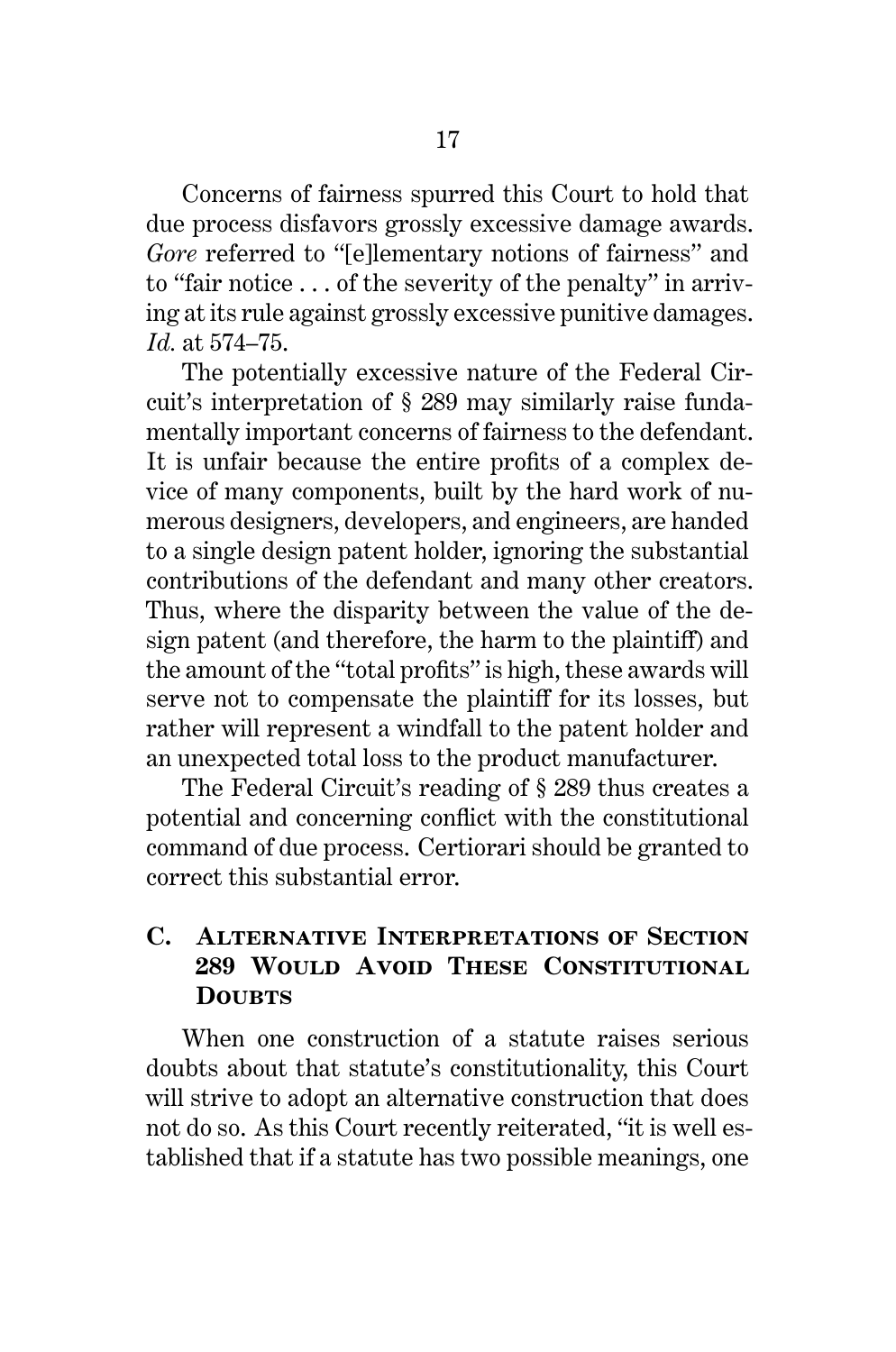of which violates the Constitution, courts should adopt the meaning that does not do so." *Nat'l Fed'n of Indep. Buss. v. Sebelius* ("*NFIB*"), 567 U.S. 1, 63 (2012). Indeed, "even if a serious doubt of constitutionality [of an act of Congress] is raised, it is a cardinal principle that this Court will first ascertain whether a construction of the statute is fairly possible by which the question may be avoided." *Crowell v. Benson*, 285 U.S. 22, 30 (1932). Where an alternative construction is available, courts "are obligated to construe the statute to avoid such [constitutional] problems." *Immigration & Naturalization Serv. v. St. Cyr*, 533 U.S. 289, 300 (2001) (citing *Ashwander v. Tenn. Valley Auth.*, 297 U.S. 288, 341, 345–48 (1936) (Brandeis, J., concurring)). "[E]very reasonable construction must be resorted to, in order to save a statute from unconstitutionality." *NFIB*, 567 U.S. at 65 (quoting *Hooper v. California*, 155 U.S. 648, 657 (1895)).

In this case, the relevant statute provides that one who has infringed a design patent "for the purpose of sale" or who "sells or exposes for sale" an infringing article, "shall be liable to the owner to the extent of his total profit." 35 U.S.C. § 289. Despite the Federal Circuit's assertion that the statutory language is "clear", § 289's reference to the defendant's "total profit" appears ambiguous. As Professor Lemley observed, Section 289 itself imposes "no requirement . . . that the profit be the profit from the sale of the infringing product at all." Brief *Amici Curiae* of 27 Law Professors in Support of Appellant Samsung at 12, *Apple Inc. v. Samsung Elecs. Co.*, 786 F.3d 983 (Fed. Cir. May 29, 2014) (Nos. 14-1335, -1368) [hereinafter Law Professors' Brief]. In addition, when interpreting a statute's text, this Court prefers to read the terms in the context of the statute as a whole. *See*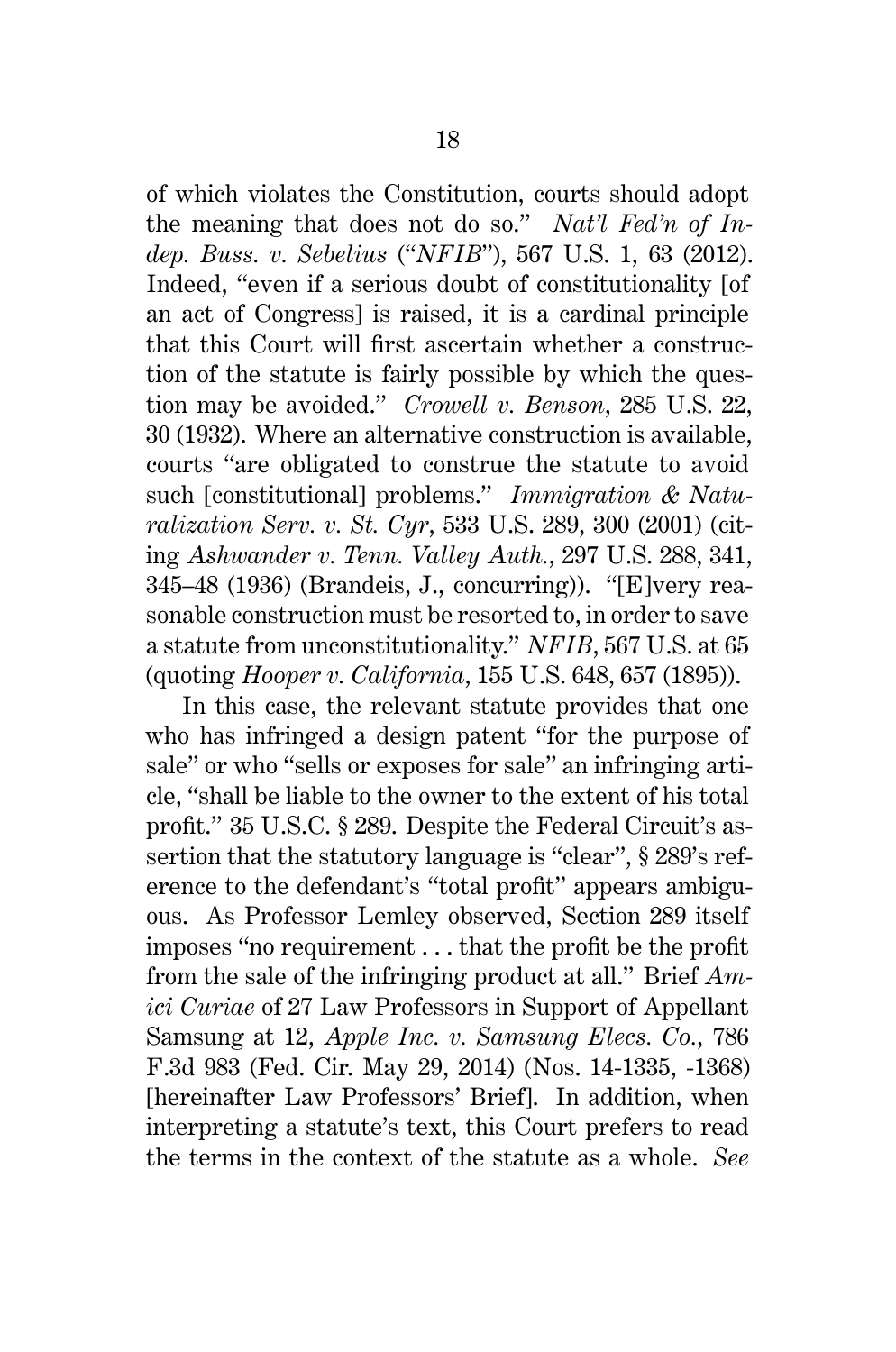*King v. Burwell*, 135 S. Ct. 2480, 2489 (2015) ("[W]hen deciding whether the language is plain, we must read the works in their context and with a view to their place in the overall statutory scheme." (quoting *FDA v. Brown & Williamson Tobacco Corp.*, 529 U.S. 120, 133 (2000))).

Here, § 289's second paragraph again refers to the defendant's profits, providing "the owner of an infringed patent . . . shall not twice recover the profit made from the infringement." This section appears to indicate that the profits at issue are those caused by the infringement, not the defendant's profits as a whole. Read in context with the second paragraph of § 289, the meaning of "total profit" is therefore subject to further multiple interpretations. *See* Law Professors' Brief, *supra*, at 12. Indeed, Samsung's petition and the law professors' brief both provide "fairly plausible" alternative constructions of the statute. *See id.* at 12–13; Pet. Cert. 27.

In view of the constitutional problems raised by the Federal Circuit's construction of § 289, this Court should grant certiorari to review this construction pursuant to its preference for avoiding constitutionally problematic constructions and to avert future questions regarding the statute's constitutionality.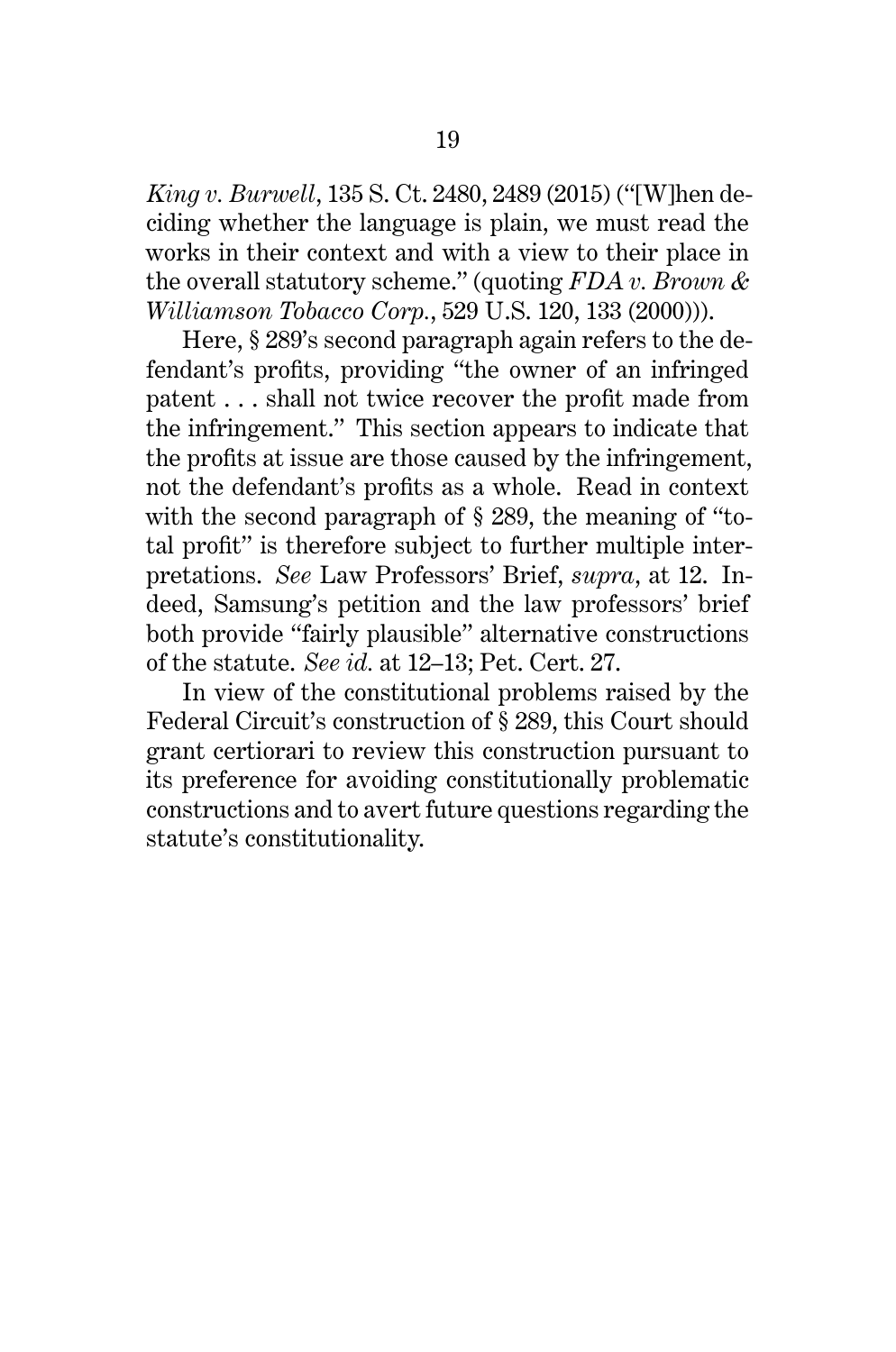#### **CONCLUSION**

For the foregoing reasons, the writ of certiorari should be granted.

Respectfully submitted,

CHARLES DUAN *Counsel of Record* PUBLIC KNOWLEDGE 1818 N Street NW, Suite 410 Washington, DC 20036 (202) 861-0020 cduan@publicknowledge.org

*Counsel for amici curiae*

January 14, 2016